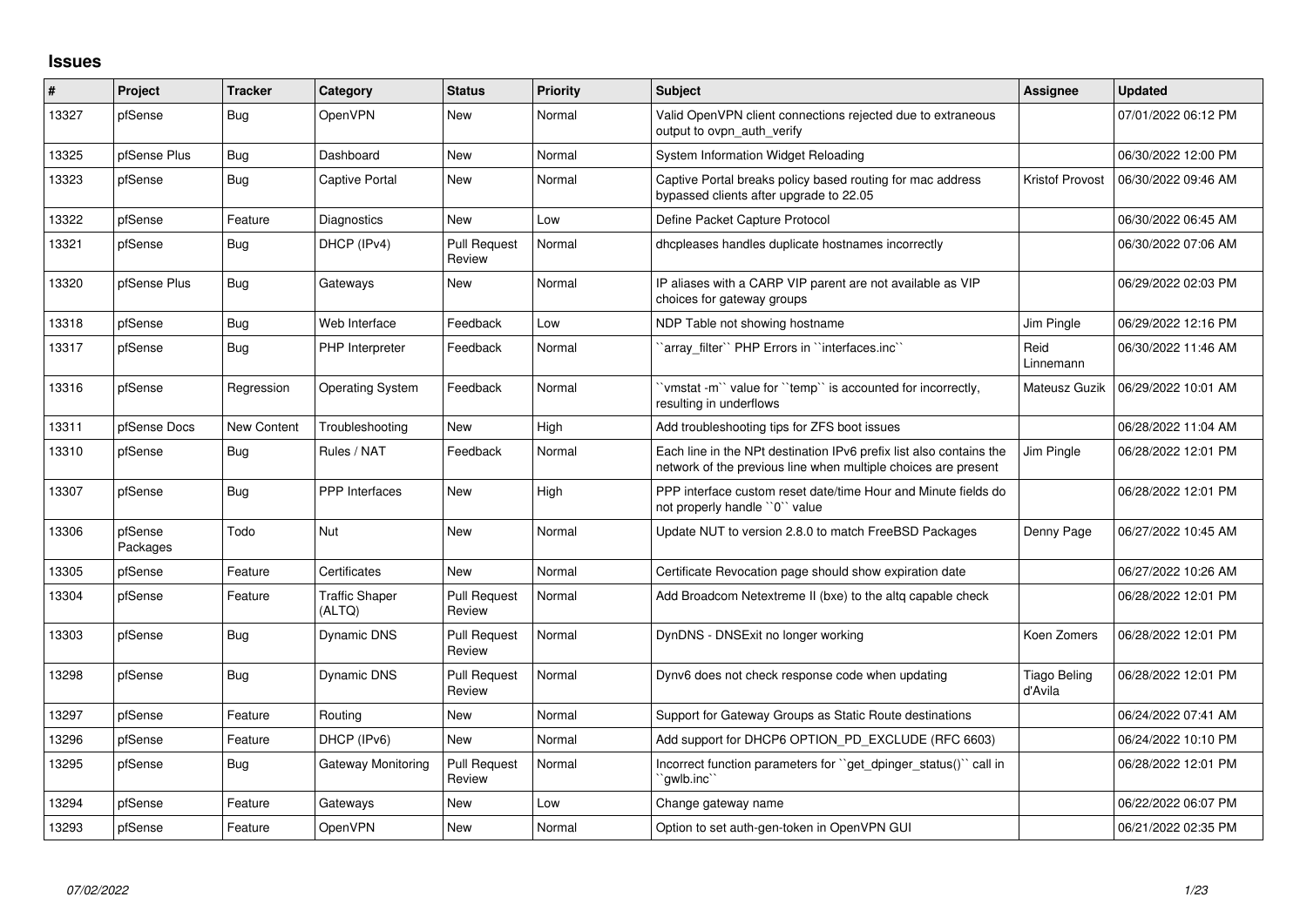| #     | Project             | <b>Tracker</b> | Category                        | <b>Status</b>                 | <b>Priority</b> | <b>Subject</b>                                                                              | <b>Assignee</b>     | <b>Updated</b>      |
|-------|---------------------|----------------|---------------------------------|-------------------------------|-----------------|---------------------------------------------------------------------------------------------|---------------------|---------------------|
| 13292 | pfSense<br>Packages | Feature        | <b>ACME</b>                     | New                           | Normal          | Separator                                                                                   |                     | 06/21/2022 12:06 PM |
| 13291 | pfSense Docs        | Todo           | Configuration                   | New                           | Low             | Notification documentation                                                                  |                     | 06/21/2022 10:22 AM |
| 13290 | pfSense             | Regression     | <b>Captive Portal</b>           | Feedback                      | Normal          | Error "dummynet: bad switch 21!" with Captive Portals and<br>Limiters active                |                     | 07/01/2022 04:53 AM |
| 13289 | pfSense             | Bug            | Backup / Restore                | New                           | Low             | Attempting to restore a 0 byte "config.xml" prints an error that<br>the file cannot be read |                     | 06/28/2022 12:01 PM |
| 13288 | pfSense             | Bug            | Configuration<br>Backend        | New                           | Normal          | Encode FreeRADIUS Custom Options                                                            |                     | 06/20/2022 10:36 AM |
| 13287 | pfSense             | Feature        | Configuration<br><b>Backend</b> | <b>New</b>                    | Normal          | Encode OpenVPN Custom Options                                                               |                     | 06/20/2022 10:33 AM |
| 13284 | pfSense<br>Packages | Feature        | FreeRADIUS                      | <b>New</b>                    | Normal          | Option to define "Issuer" in OPT configuration.                                             | Jakob<br>Nordgarden | 06/19/2022 12:10 PM |
| 13282 | pfSense Plus        | Bug            | Aliases / Tables                | <b>New</b>                    | Normal          | FQDN Aliases Break if an Invalid Domain is Present in the Chain                             | Reid<br>Linnemann   | 06/30/2022 05:04 PM |
| 13280 | pfSense             | <b>Bug</b>     | <b>Unknown</b>                  | New                           | Normal          | Entries duplicated in /boot/loader.conf                                                     |                     | 06/19/2022 11:11 AM |
| 13279 | pfSense             | <b>Bug</b>     | Interfaces                      | New                           | Normal          | DHCP config override affects Gateway installation.                                          |                     | 06/17/2022 07:25 AM |
| 13277 | pfSense             | <b>Bug</b>     | <b>IGMP Proxy</b>               | New                           | Normal          | IGMP Proxy webConfigurator Page Always Produces Error                                       |                     | 06/16/2022 07:50 PM |
| 13276 | pfSense             | <b>Bug</b>     | <b>IGMP Proxy</b>               | New                           | Normal          | IGMP Proxy Error Message for Logging Links to System Log<br>Instead of Routing Log          |                     | 06/16/2022 07:48 PM |
| 13273 | pfSense             | Bug            | DHCP (IPv4)                     | New                           | Normal          | dhclient can use conflicting recorded leases                                                |                     | 06/14/2022 11:07 AM |
| 13272 | pfSense             | Bug            | <b>Captive Portal</b>           | <b>Pull Request</b><br>Review | Very Low        | Voucher CSV output has leading space before voucher code                                    | Jim Pingle          | 06/28/2022 12:01 PM |
| 13270 | pfSense Docs        | New Content    | OpenVPN                         | <b>Pull Request</b><br>Review | Normal          | OpenVPN client gateway is incorrect when the server does not<br>push routes                 | Marcos<br>Mendoza   | 06/26/2022 12:54 PM |
| 13268 | pfSense             | Todo           | Console Menu                    | Ready To<br>Test              | Normal          | columns don't align nicely in console with medium-long interface<br>names                   |                     | 06/12/2022 10:32 PM |
| 13267 | pfSense             | Bug            | OpenVPN                         | New                           | Normal          | dpinger continues to run on OpenVPN gateway after OpenVPN<br>service is stopped.            |                     | 06/12/2022 02:49 PM |
| 13264 | pfSense             | Feature        | <b>IPsec</b>                    | New                           | Normal          | IPSec Phase2 select multiple PFS key groups                                                 |                     | 06/10/2022 04:29 PM |
| 13263 | pfSense             | <b>Bug</b>     | DHCP (IPv4)                     | New                           | Low             | Deleting a static DHCP entry when the related IP is not in the arp<br>table spams the log   |                     | 06/10/2022 11:18 AM |
| 13260 | pfSense             | Feature        | Authentication                  | New                           | Normal          | Add support for OpenVPN static-challenge                                                    |                     | 06/09/2022 02:04 PM |
| 13258 | pfSense             | <b>Bug</b>     | Console Menu                    | <b>Pull Request</b><br>Review | Low             | secret menu option 100                                                                      | Jim Pingle          | 06/28/2022 12:01 PM |
| 13256 | pfSense             | Feature        | DHCP (IPv4)                     | New                           | Normal          | Better handling of duplicate IPs in static DHCP assignments                                 |                     | 06/11/2022 04:51 PM |
| 13255 | pfSense<br>Packages | Todo           | OpenVPN Client<br>Export        | New                           | Normal          | Set PKCS#12 algorithm when exporting OpenVPN ZIP or<br>Windows bundles                      | Jim Pingle          | 06/08/2022 10:37 AM |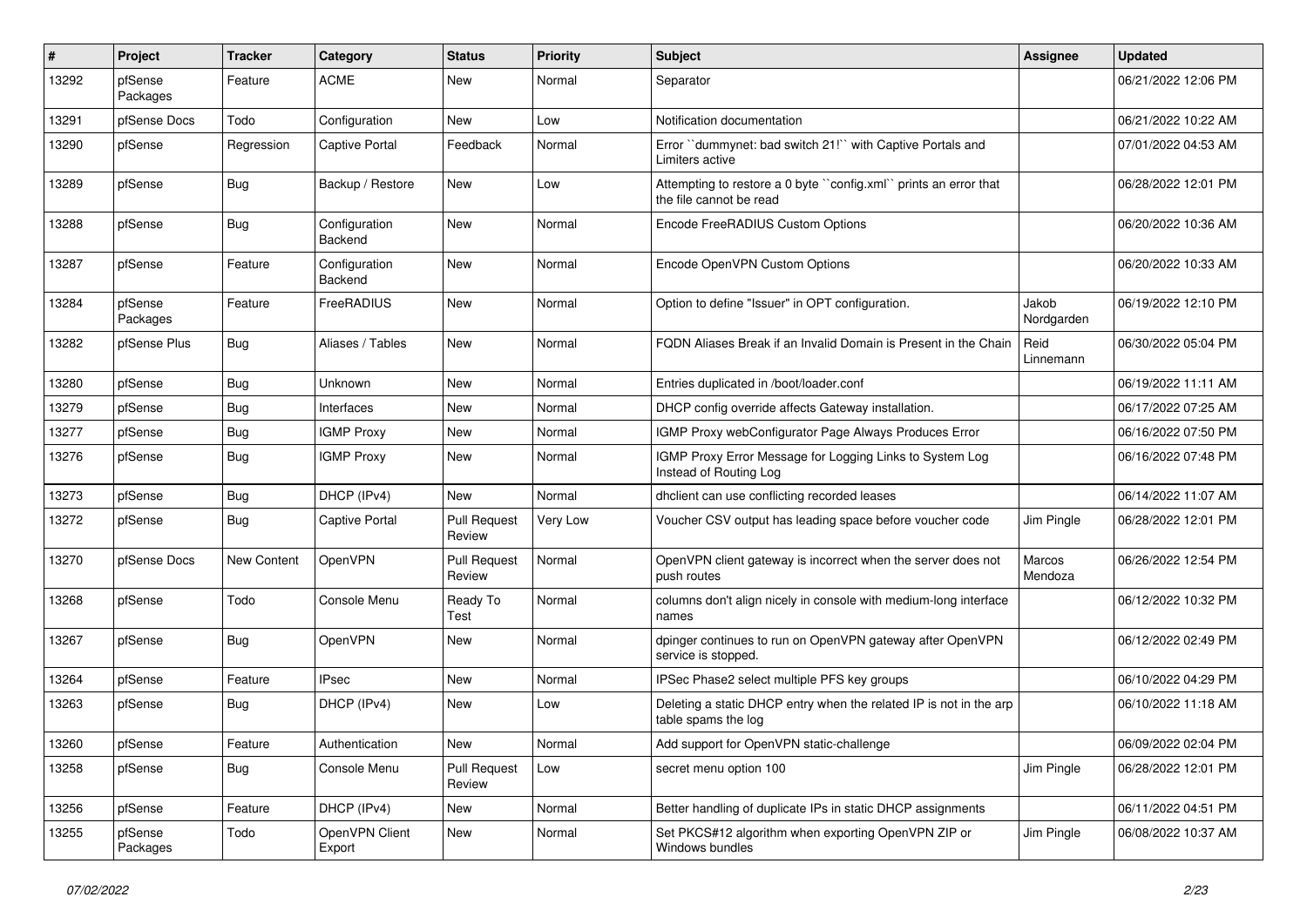| ∦     | Project             | Tracker    | Category                  | <b>Status</b>                 | <b>Priority</b> | <b>Subject</b>                                                                                                                                 | <b>Assignee</b>   | <b>Updated</b>      |
|-------|---------------------|------------|---------------------------|-------------------------------|-----------------|------------------------------------------------------------------------------------------------------------------------------------------------|-------------------|---------------------|
| 13254 | pfSense             | <b>Bug</b> | <b>DNS Resolver</b>       | New                           | Normal          | DNS resolver does not update "unbound.conf" file during link<br>down events                                                                    |                   | 06/28/2022 12:01 PM |
| 13253 | pfSense             | <b>Bug</b> | DHCP (IPv6)               | New                           | Normal          | 'dhcp6c' is not restarted when applying settings when multiple<br>WANs are configured for DHCP6                                                |                   | 06/28/2022 12:01 PM |
| 13252 | pfSense             | <b>Bug</b> | Upgrade                   | New                           | Normal          | reduce frequency of php-fpm socket connection attempts from<br>check reload status                                                             |                   | 06/12/2022 11:11 AM |
| 13250 | pfSense             | Todo       | DHCP (IPv4)               | New                           | Very Low        | Clean up DHCP Server option language                                                                                                           | Jim Pingle        | 06/28/2022 12:01 PM |
| 13249 | pfSense             | <b>Bug</b> | Console Menu              | <b>New</b>                    | Normal          | Running playback comands multiple times results in PHP error                                                                                   |                   | 06/06/2022 07:02 AM |
| 13248 | pfSense             | Regression | DHCP (IPv6)               | New                           | Normal          | IPv6 Router Advertisements runs when config.xml does not<br>contain an entry for the interface                                                 |                   | 06/05/2022 07:44 PM |
| 13247 | pfSense<br>Packages | Bug        | open-vm-tools             | New                           | Low             | Open-VM-Tools service actions do not work                                                                                                      |                   | 06/05/2022 07:09 PM |
| 13246 | pfSense<br>Packages | Feature    | iperf                     | <b>New</b>                    | Normal          | iperf3 service controls do not work                                                                                                            |                   | 06/05/2022 06:51 PM |
| 13245 | pfSense             | Feature    | Aliases / Tables          | <b>Pull Request</b><br>Review | Normal          | Type column on Alias lists                                                                                                                     | Jim Pingle        | 06/28/2022 12:01 PM |
| 13244 | pfSense             | Feature    | Web Interface             | New                           | Normal          | Add help text under Timezone settings in the GUI                                                                                               |                   | 06/03/2022 01:00 PM |
| 13243 | pfSense             | <b>Bug</b> | OpenVPN                   | <b>Pull Request</b><br>Review | Normal          | OpenVPN status for multi-user VPN shows info icon to display<br>RADIUS rules when there are none to display                                    | Marcos<br>Mendoza | 06/28/2022 12:01 PM |
| 13242 | pfSense             | Feature    | <b>Gateway Monitoring</b> | New                           | Normal          | Enhancements to static route creation/deletion for dpinger<br>monitor IPs                                                                      |                   | 06/03/2022 11:20 AM |
| 13240 | pfSense             | Bug        | Rules / NAT               | New                           | Normal          | User is forced to pick an NPt destination IPv6 prefix length even<br>when choosing a drop-down entry which contains a defined<br>prefix length | Jim Pingle        | 06/28/2022 12:01 PM |
| 13237 | pfSense             | Bug        | DHCP (IPv6)               | New                           | Normal          | dhcp6c script cannot be executed safely                                                                                                        |                   | 06/01/2022 11:20 AM |
| 13236 | pfSense Docs        | Todo       | Products                  | New                           | Normal          | Document link speed limitations with igc and ix on 6100/4100                                                                                   |                   | 05/31/2022 05:53 PM |
| 13233 | pfSense Plus        | <b>Bug</b> | OpenVPN                   | Feedback                      | Normal          | OpenVPN DCO connection fails with Auth Digest Algorithm set<br>to SHA512                                                                       |                   | 05/31/2022 03:39 PM |
| 13229 | pfSense Docs        | Todo       | <b>Captive Portal</b>     | Feedback                      | Normal          | Update documentation for IPFW to PF transition for Limiters and<br><b>Captive Portal</b>                                                       | Jim Pingle        | 05/27/2022 03:04 PM |
| 13228 | pfSense             | <b>Bug</b> | Interfaces                | New                           | Normal          | Recovering interface gateway may not be added back into<br>gateway groups and rules when expected                                              | Jim Pingle        | 06/29/2022 04:31 PM |
| 13227 | pfSense             | Feature    | <b>IPsec</b>              | New                           | High            | Enable IPSec Virtual IP Pool assignment by Radius for Mobile<br>Users - SIMPLE FIX                                                             |                   | 05/27/2022 10:15 AM |
| 13226 | pfSense             | <b>Bug</b> | Captive Portal            | Confirmed                     | Normal          | Captive Portal doesn't disconnect established OpenVPN link                                                                                     | Reid<br>Linnemann | 05/30/2022 10:38 AM |
| 13225 | pfSense             | <b>Bug</b> | Interfaces                | New                           | Normal          | Bridges with QinQ interfaces not properly set up at boot                                                                                       | Viktor Gurov      | 06/28/2022 12:01 PM |
| 13224 | pfSense             | <b>Bug</b> | Notifications             | New                           | Normal          | Email notification flood when UPS (NUT) and WAN send<br>notifications                                                                          |                   | 05/27/2022 01:58 AM |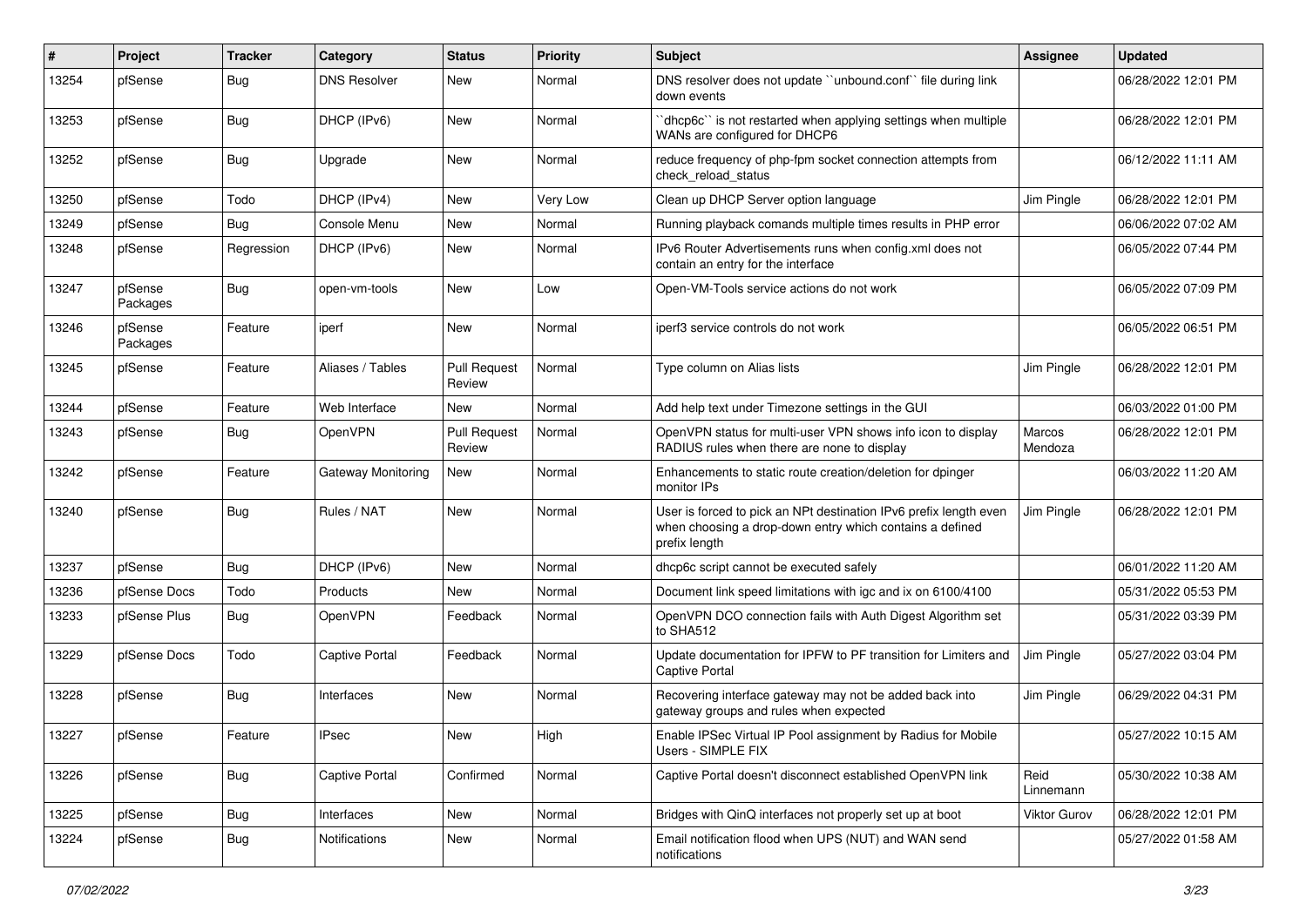| #     | Project             | <b>Tracker</b>     | Category              | <b>Status</b>                 | <b>Priority</b> | Subject                                                                                                      | <b>Assignee</b>       | <b>Updated</b>      |
|-------|---------------------|--------------------|-----------------------|-------------------------------|-----------------|--------------------------------------------------------------------------------------------------------------|-----------------------|---------------------|
| 13223 | pfSense Docs        | <b>New Content</b> | Routing / Gateways    | Feedback                      | Normal          | Document new gateway state killing behavior                                                                  | Jim Pingle            | 05/27/2022 01:59 PM |
| 13222 | pfSense             | <b>Bug</b>         | UPnP/NAT-PMP          | New                           | Normal          | CARP IP does not listen for NAT-PMP packets                                                                  |                       | 05/26/2022 02:28 PM |
| 13220 | pfSense             | Feature            | <b>Captive Portal</b> | New                           | <b>Very Low</b> | Voucher per-roll bandwidth restrictions and traffic quotas                                                   |                       | 05/26/2022 08:16 AM |
| 13219 | pfSense             | Feature            | <b>Captive Portal</b> | New                           | <b>Very Low</b> | Enable/Disable single voucher roll                                                                           |                       | 05/26/2022 08:14 AM |
| 13218 | pfSense             | <b>Bug</b>         | Interfaces            | <b>Pull Request</b><br>Review | Normal          | GIF-based interface MTU is assigned to parent interface on boot<br>when parent interface is a LAGG           | <b>Viktor Gurov</b>   | 06/28/2022 12:01 PM |
| 13217 | pfSense             | Bug                | DHCP (IPv4)           | New                           | Normal          | dholient using default pid file location which does not exist                                                | <b>Viktor Gurov</b>   | 05/26/2022 08:09 AM |
| 13215 | pfSense             | <b>Bug</b>         | <b>Captive Portal</b> | Assigned                      | Normal          | Allowed MAC/IP/Hostname traffic counts for authorized users                                                  | Reid<br>Linnemann     | 05/31/2022 05:31 PM |
| 13214 | pfSense<br>Packages | <b>Bug</b>         | node exporter         | <b>Pull Request</b><br>Review | Normal-package  | AttributeError: 'NoneType' object has no attribute 'text'                                                    | lan Grindley          | 05/25/2022 08:20 AM |
| 13211 | pfSense Docs        | New Content        | OpenVPN               | Feedback                      | Normal          | OpenVPN DCO Documentation                                                                                    | Jim Pingle            | 06/15/2022 10:42 AM |
| 13209 | pfSense<br>Packages | <b>Bug</b>         | pfBlockerNG           | New                           | Low             | Parsing Filter log by pfBlockerNG creates IP Block log with<br>Source/Destination mixed up or wrong Direcion | <b>Viktor Gurov</b>   | 05/25/2022 03:50 AM |
| 13207 | pfSense<br>Packages | Feature            | pfBlockerNG           | New                           | Normal          | The feed column on the Alerts page is confusing                                                              |                       | 05/24/2022 04:56 AM |
| 13206 | pfSense Plus        | Bug                | Hardware / Drivers    | New                           | Normal          | SG-3100 LED GPIO hangs                                                                                       |                       | 06/11/2022 07:01 PM |
| 13205 | pfSense Docs        | New Content        | Backup / Restore      | Feedback                      | Normal          | <b>ZFS Boot Environment documentation</b>                                                                    | Christian<br>McDonald | 05/31/2022 10:55 AM |
| 13202 | pfSense<br>Packages | <b>Bug</b>         | pfBlockerNG           | New                           | Normal          | Missing Protocols on IP Feed Groups Advanced<br>Inbound/Outbound Firewall Rule settings                      |                       | 05/23/2022 08:58 AM |
| 13201 | pfSense<br>Packages | Feature            | pfBlockerNG           | New                           | Normal          | Add FireHol Security IP Feeds                                                                                |                       | 05/23/2022 06:34 AM |
| 13200 | pfSense<br>Packages | Feature            | pfBlockerNG           | <b>New</b>                    | Normal          | Custom DNS Servers for Alert settings                                                                        |                       | 05/23/2022 06:16 AM |
| 13199 | pfSense<br>Packages | Feature            | pfBlockerNG           | New                           | Normal          | Feed groups should not have the first listing in the group bar                                               |                       | 05/23/2022 06:03 AM |
| 13198 | pfSense<br>Packages | Feature            | pfBlockerNG           | New                           | Normal          | Dark Theme Styling issues - Alerts White bar                                                                 |                       | 05/23/2022 06:05 AM |
| 13197 | pfSense<br>Packages | Feature            | pfBlockerNG           | <b>New</b>                    | Normal          | Put a Single donation link and a proper patreon lin in the<br>pfBlocker Support Banner / Widget              |                       | 05/23/2022 05:35 AM |
| 13196 | pfSense<br>Packages | Feature            | pfBlockerNG           | New                           | Normal          | remove NoVirusThanks feed                                                                                    |                       | 05/23/2022 06:05 AM |
| 13195 | pfSense<br>Packages | Feature            | pfBlockerNG           | New                           | Normal          | Dedicated website for Feed mangement - Community Driven                                                      |                       | 05/23/2022 05:22 AM |
| 13194 | pfSense<br>Packages | Bug                | pfBlockerNG           | New                           | Normal          | Remove dead Malc0de feed                                                                                     |                       | 05/23/2022 05:16 AM |
| 13187 | pfSense Docs        | Correction         | Virtualization        | New                           | Normal          | Azure Frequently asked questions                                                                             |                       | 07/01/2022 07:21 AM |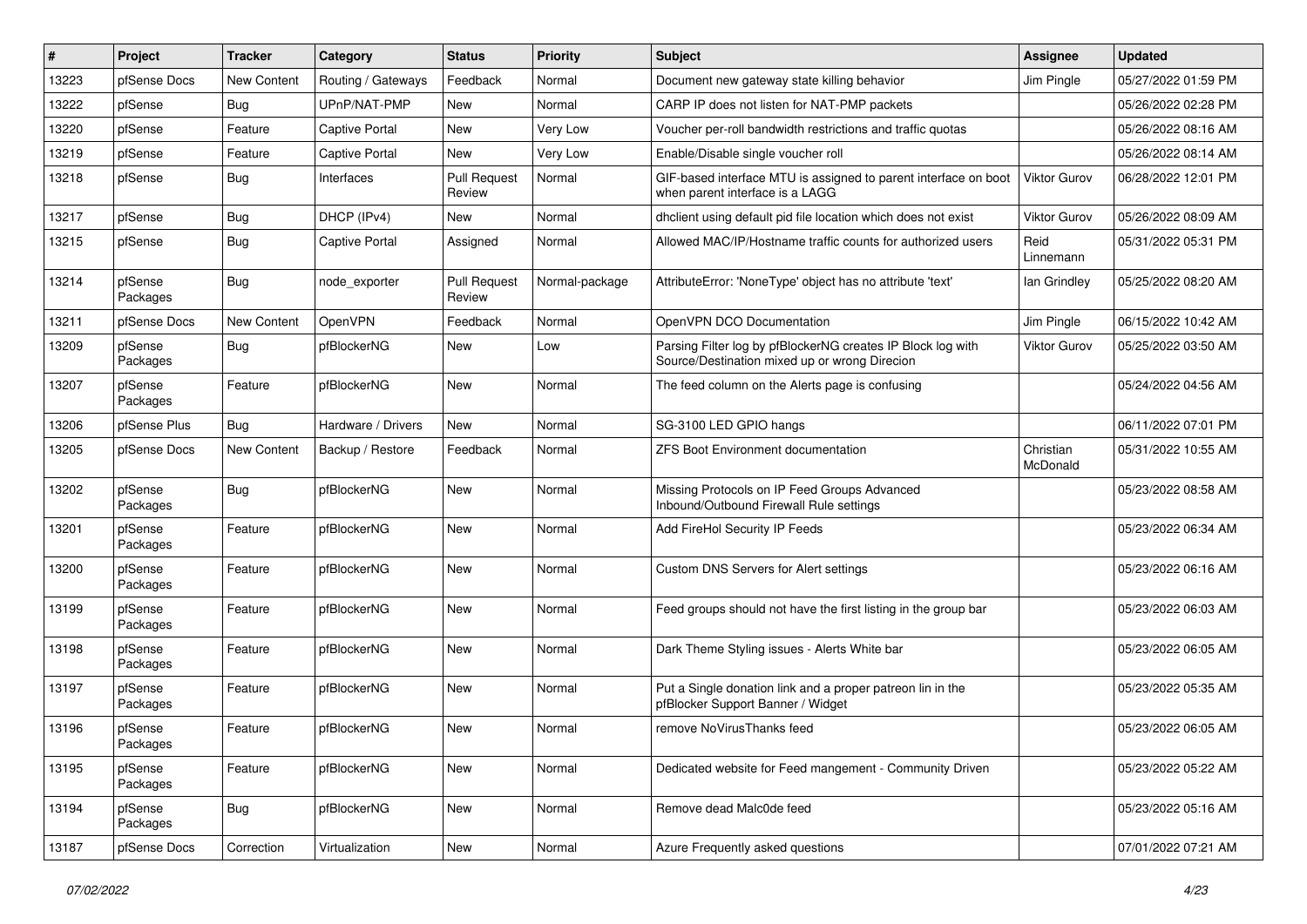| #     | Project             | <b>Tracker</b> | Category           | <b>Status</b>                 | <b>Priority</b> | <b>Subject</b>                                                                                                                      | <b>Assignee</b>       | <b>Updated</b>      |
|-------|---------------------|----------------|--------------------|-------------------------------|-----------------|-------------------------------------------------------------------------------------------------------------------------------------|-----------------------|---------------------|
| 13180 | pfSense<br>Packages | <b>Bug</b>     | pfBlockerNG        | New                           | High            | High CPU Utilization with pfb_filter <sup>[]</sup> since PfBlockerNG update to<br>devel 3.1.0 4                                     |                       | 06/14/2022 08:00 AM |
| 13179 | pfSense<br>Packages | Feature        | pfBlockerNG        | New                           | High            | Search based on CIDR                                                                                                                |                       | 05/17/2022 09:45 AM |
| 13168 | pfSense             | Feature        | Dashboard          | <b>New</b>                    | Low             | Multiple Dashboard views for a single user                                                                                          |                       | 05/16/2022 07:53 AM |
| 13167 | pfSense             | Bug            | <b>Dynamic DNS</b> | New                           | Normal          | phpDynDNS: DigitalOcean ddns update fails (bad request,<br>invalid character '-' in request_id)                                     |                       | 06/16/2022 09:30 PM |
| 13165 | pfSense             | Feature        | Dashboard          | <b>Pull Request</b><br>Review | Normal          | Feat: live update for Services dashboard widget                                                                                     |                       | 05/15/2022 01:48 AM |
| 13161 | pfSense             | Feature        | Web Interface      | <b>New</b>                    | Very Low        | FLASH PORT'S LED button, to help quickly find port that need to<br>be connected to patch&cable                                      |                       | 05/14/2022 06:35 AM |
| 13160 | pfSense<br>Packages | Feature        | Status_Monitoring  | <b>Pull Request</b><br>Review | Normal          | Option to sort monitoring graph views                                                                                               |                       | 05/13/2022 12:06 PM |
| 13159 | pfSense             | Todo           | Web Interface      | New                           | Very Low        | Decrease distance between img-buttons in webGUI to eliminate<br>mistake entry                                                       |                       | 05/14/2022 06:52 AM |
| 13158 | pfSense             | <b>Bug</b>     | Web Interface      | New                           | Normal          | Input validation error when applying limiter changes                                                                                |                       | 05/14/2022 05:32 PM |
| 13156 | pfSense<br>Packages | Regression     | pfBlockerNG        | New                           | Normal          | pfBlockerNG IP block stats do not work                                                                                              |                       | 06/29/2022 07:00 AM |
| 13154 | pfSense<br>Packages | Bug            | pfBlockerNG        | Confirmed                     | Normal          | pfBlocker causing excessive CPU load                                                                                                |                       | 06/28/2022 01:14 PM |
| 13144 | pfSense             | <b>Bug</b>     | Rules / NAT        | <b>New</b>                    | Very Low        | Firewall rule entries can get out of sync when entries are deleted<br>while other administrators are editing entries simultaneously |                       | 05/10/2022 07:26 AM |
| 13141 | pfSense<br>Packages | <b>Bug</b>     | squidguard         | New                           | Normal          | wrong page squidguard block                                                                                                         |                       | 05/09/2022 05:33 PM |
| 13138 | pfSense<br>Packages | Feature        | pfBlockerNG        | New                           | Normal          | DNS over HTTPS/TLS Blocking should be removed from<br>SafeSearch                                                                    |                       | 05/07/2022 02:52 AM |
| 13137 | pfSense<br>Packages | Feature        | pfBlockerNG        | New                           | Normal          | ckuethe/doh-blocklist.txt add to DoH feeds                                                                                          |                       | 05/07/2022 02:39 AM |
| 13136 | pfSense<br>Packages | Feature        | pfBlockerNG        | New                           | Normal          | Add crypt0rr DNS-over-HTTPS (DOH) provider list feeds                                                                               |                       | 05/07/2022 02:27 AM |
| 13135 | pfSense<br>Packages | Feature        | pfBlockerNG        | New                           | Normal          | Add dibdot DoH-IP-blocklists feeds                                                                                                  | <b>Viktor Gurov</b>   | 05/08/2022 01:50 AM |
| 13132 | pfSense             | Bug            | Backup / Restore   | New                           | Normal          | Two SSHDATA Sections in Restored Config Breaks Unit                                                                                 | Jim Pingle            | 06/29/2022 07:53 AM |
| 13128 | pfSense<br>Packages | <b>Bug</b>     | Zabbix             | New                           | Normal          | Zabbix Agent 6: HA Server Setup                                                                                                     |                       | 05/05/2022 01:55 AM |
| 13124 | pfSense             | Feature        | Web Interface      | <b>Pull Request</b><br>Review | Normal          | Option to wait for interface selection before displaying firewall<br>rules                                                          |                       | 06/28/2022 12:01 PM |
| 13115 | pfSense<br>Packages | <b>Bug</b>     | WireGuard          | Feedback                      | Normal          | WireGuard panic due to KBI changes in "'udp tun func t()'"                                                                          | Christian<br>McDonald | 05/15/2022 10:47 AM |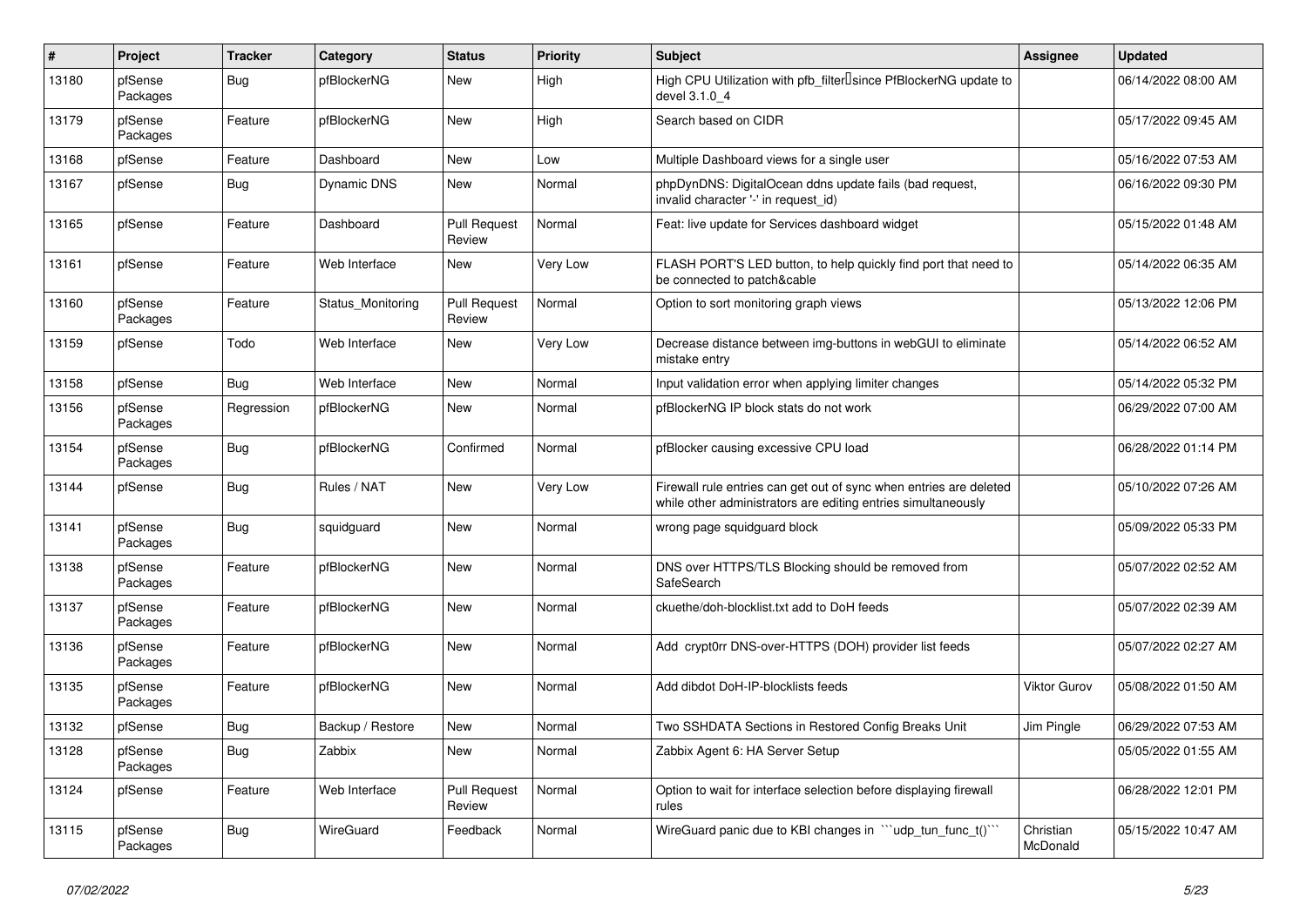| ∦     | Project             | <b>Tracker</b> | Category                        | <b>Status</b>                 | <b>Priority</b> | Subject                                                                                                                                 | Assignee            | <b>Updated</b>      |
|-------|---------------------|----------------|---------------------------------|-------------------------------|-----------------|-----------------------------------------------------------------------------------------------------------------------------------------|---------------------|---------------------|
| 13114 | pfSense<br>Packages | <b>Bug</b>     | <b>BIND</b>                     | Feedback                      | Normal          | BIND calls rndc in rc stop when named is not running                                                                                    | <b>Stuart Wyatt</b> | 05/04/2022 12:41 PM |
| 13110 | pfSense             | <b>Bug</b>     | CARP                            | New                           | Very Low        | changing CARP VIP address does not update outbound NAT<br>interface IP                                                                  |                     | 05/03/2022 02:52 PM |
| 13108 | pfSense Docs        | Todo           | Installation /<br>Upgrades      | New                           | Normal          | ZFS filesystem implications                                                                                                             | Jim Pingle          | 04/27/2022 03:18 PM |
| 13102 | pfSense             | <b>Bug</b>     | <b>IPsec</b>                    | New                           | Normal          | Deleting an IPSec tunnel doesn't destroy the SA (SADs/SPDs),<br>causes crash in status ipsec.php                                        | <b>Viktor Gurov</b> | 06/28/2022 12:01 PM |
| 13098 | pfSense<br>Packages | <b>Bug</b>     | haproxy                         | Feedback                      | Low             | HAProxy Virtual IP broken link under Frontend setup                                                                                     |                     | 04/27/2022 08:35 AM |
| 13096 | pfSense<br>Packages | Feature        | Snort                           | Feedback                      | Normal          | Improve robustness of Snort Rules Update Log size limitation<br>logic                                                                   | <b>Bill Meeks</b>   | 04/25/2022 12:22 PM |
| 13095 | pfSense<br>Packages | <b>Bug</b>     | Snort                           | Feedback                      | Normal          | Snort VRT change in Shared Object Rules path name results in<br>failure to extract and update Snort Shared Object Rules when<br>enabled | <b>Bill Meeks</b>   | 04/25/2022 12:22 PM |
| 13094 | pfSense             | Feature        | Packet Capture                  | <b>Pull Request</b><br>Review | Normal          | Allow packet capture filtering in tagged packets                                                                                        | Marcos<br>Mendoza   | 04/24/2022 06:06 PM |
| 13093 | pfSense             | <b>Bug</b>     | Authentication                  | In Progress                   | Normal          | LDAP authentication fails with extended query and RFC2307<br>group lookups enabled                                                      | Chris Linstruth     | 06/28/2022 06:09 PM |
| 13091 | pfSense             | Feature        | OpenVPN                         | <b>New</b>                    | Normal          | RFE: Ability to specify the order of OpenVPN Authentication<br>servers                                                                  |                     | 04/22/2022 04:30 PM |
| 13090 | pfSense             | <b>Bug</b>     | OpenVPN                         | <b>New</b>                    | Normal          | OpenVPN: do not use legacy deprecated netbios settings                                                                                  | Jim Pingle          | 04/22/2022 11:19 AM |
| 13089 | pfSense             | <b>Bug</b>     | OpenVPN                         | New                           | Normal          | OpenVPN: fix some netbios options were preserved even if teh<br>Netbios option was unchecked                                            | Jim Pingle          | 04/22/2022 11:06 AM |
| 13088 | pfSense             | <b>Bug</b>     | OpenVPN                         | New                           | Normal          | OpenVPN Client Overrides: properly hide/show form fields                                                                                | Jim Pingle          | 06/08/2022 09:15 AM |
| 13087 | pfSense             | <b>Bug</b>     | OpenVPN                         | New                           | Normal          | OpenVPN Server: hide WINS servers list when netbios option is<br>unchecked while WINS servers is checked                                |                     | 04/22/2022 10:29 AM |
| 13085 | pfSense             | Feature        | OpenVPN                         | <b>Pull Request</b><br>Review | Normal          | OpenVPN: expose NBDD servers in GUI + fix GUI bugs                                                                                      | Jim Pingle          | 04/22/2022 11:09 AM |
| 13076 | pfSense             | <b>Bug</b>     | Gateway Monitoring              | New                           | Normal          | Marking a gateway as down does not affect IPsec entries using<br>gateway groups                                                         |                     | 06/28/2022 12:01 PM |
| 13074 | pfSense Plus        | <b>Bug</b>     | Cryptographic<br>Modules        | New                           | Normal          | AES-GCM with SafeXcel on Netgate 2100 causes MBUF<br>overload                                                                           |                     | 06/12/2022 11:14 AM |
| 13073 | pfSense<br>Packages | Bug            | Squid                           | New                           | Normal          | ClamAV - clamd dies with high CPU load and thus the C-ICAP of<br>squid-reverse proxy causes http:500 errors                             |                     | 04/19/2022 05:38 AM |
| 13072 | pfSense             | Feature        | <b>Traffic Shaper</b><br>(ALTQ) | <b>Pull Request</b><br>Review | Very Low        | Matching background/font colors of queue values with dark<br>theme.                                                                     |                     | 04/19/2022 07:32 AM |
| 13068 | pfSense             | <b>Bug</b>     | Aliases / Tables                | New                           | Normal          | Error loading rules when URL Table IPs content is empty                                                                                 |                     | 04/17/2022 09:07 PM |
| 13067 | pfSense             | <b>Bug</b>     | <b>FilterDNS</b>                | New                           | Normal          | filterdns resolve interval is twice the intended value                                                                                  |                     | 04/17/2022 07:45 PM |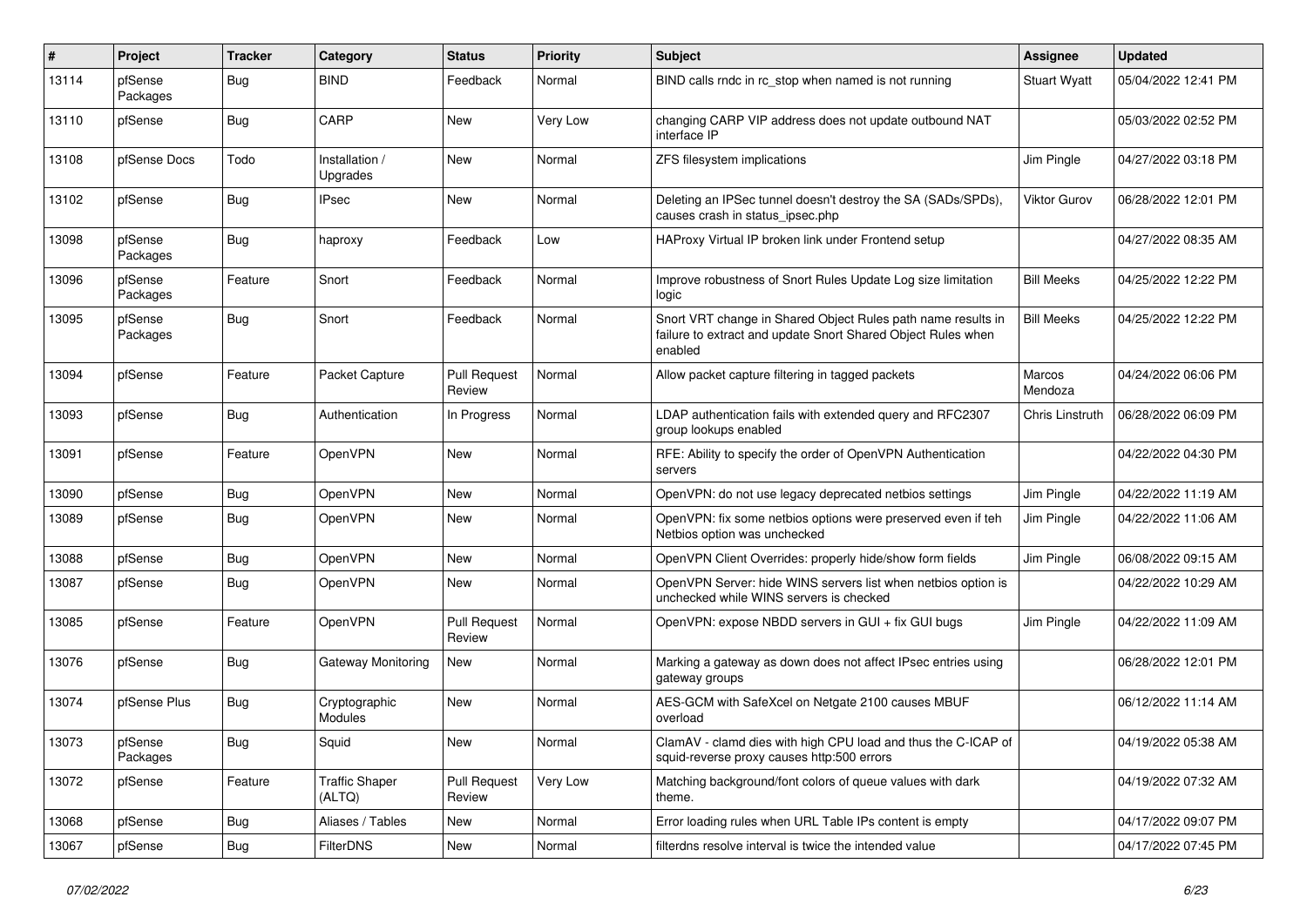| #     | Project             | <b>Tracker</b>     | Category                        | <b>Status</b>                 | <b>Priority</b> | <b>Subject</b>                                                                                                     | <b>Assignee</b>     | <b>Updated</b>      |
|-------|---------------------|--------------------|---------------------------------|-------------------------------|-----------------|--------------------------------------------------------------------------------------------------------------------|---------------------|---------------------|
| 13063 | pfSense<br>Packages | Feature            | Cellular                        | <b>Pull Request</b><br>Review | Normal          | Cellular package shall support more modems and NMEA port                                                           |                     | 05/06/2022 02:38 PM |
| 13058 | pfSense             | Todo               | Rules / NAT                     | New                           | Normal          | Add static routes and directly connected networks back to policy<br>route negation rules                           |                     | 04/13/2022 08:05 AM |
| 13054 | pfSense             | Feature            | Package System                  | <b>New</b>                    | Normal          | Package plugin hook for web server configuration stanzas                                                           | Jim Pingle          | 04/12/2022 03:04 PM |
| 13053 | pfSense<br>Packages | <b>Bug</b>         | <b>ACME</b>                     | New                           | Normal          | LoopiaAPI error handling                                                                                           |                     | 05/05/2022 10:58 AM |
| 13051 | pfSense             | Bug                | <b>Traffic Shaper</b><br>(ALTQ) | New                           | Normal          | Firewall traffic shaper by interface selection unknow                                                              |                     | 04/12/2022 07:03 AM |
| 13046 | pfSense             | <b>Bug</b>         | Rules / NAT                     | <b>New</b>                    | Normal          | Floating rule applied to IPv6 interface with a SLAAC DHCPv6<br>gateway reports error on boot                       |                     | 04/11/2022 09:50 AM |
| 13045 | pfSense<br>Packages | <b>Bug</b>         | WireGuard                       | <b>New</b>                    | Normal          | Firewall floating rules ignore WireGuard traffic                                                                   |                     | 04/11/2022 09:40 AM |
| 13044 | pfSense<br>Packages | Feature            | Mail report                     | New                           | Normal          | Customized reporting                                                                                               |                     | 04/11/2022 09:22 AM |
| 13043 | pfSense<br>Packages | Bug                | WireGuard                       | New                           | Normal          | OSPF over Wireguard interface doesn't populate neighbors after<br>reboot                                           |                     | 04/11/2022 09:22 AM |
| 13039 | pfSense<br>Packages | Feature            | <b>AWS VPC</b>                  | New                           | Normal          | Handle transit gateway VPNs in the AWS VPN wizard                                                                  |                     | 04/11/2022 07:31 AM |
| 13034 | pfSense<br>Packages | Bug                | Zabbix                          | Feedback                      | Normal          | Zabbix6 Agent and Proxy fail to set the PSK from the web GUI in<br>its conf files                                  | Viktor Gurov        | 04/06/2022 11:59 AM |
| 13022 | pfSense<br>Packages | Bug                | haproxy                         | Feedback                      | Normal          | HAProxy - Sub Frontends ignore Client verification CA<br>certificates                                              |                     | 04/06/2022 12:55 PM |
| 13020 | pfSense Docs        | Todo               | <b>Firewall Rules</b>           | New                           | Normal          | easyrule command documentation should document permissible<br>wildcards                                            | Jim Pingle          | 04/04/2022 08:01 AM |
| 13018 | pfSense<br>Packages | Bug                | pfBlockerNG                     | New                           | Normal          | TLD and DNSBL Safesearch DOH conflict disables TLD block<br>when conflicting DOH FQDN is deselected or whitelisted |                     | 04/01/2022 05:59 PM |
| 13017 | pfSense             | Feature            | Packet Capture                  | New                           | Normal          | Packet capture: add preview results while capture is running                                                       |                     | 04/09/2022 11:08 AM |
| 13016 | pfSense Docs        | <b>New Content</b> | Virtualization                  | New                           | Normal          | Workaround for bandwith issues since 2.6 when installed in<br>Hyper-V                                              |                     | 04/01/2022 01:06 PM |
| 13014 | pfSense             | Bug                | <b>IPsec</b>                    | New                           | Normal          | Charon.vici can get in a bad state                                                                                 | Mateusz Guzik       | 06/28/2022 12:01 PM |
| 13009 | pfSense             | Feature            | OpenVPN                         | <b>New</b>                    | Normal          | Add option for multiple remote addresses to OpenVPN Client                                                         |                     | 03/31/2022 12:42 PM |
| 13003 | pfSense             | Bug                | Hardware / Drivers              | New                           | Normal          | Malicious Driver Detection event on ixl driver                                                                     |                     | 06/25/2022 05:00 PM |
| 13002 | pfSense<br>Packages | Regression         | <b>BIND</b>                     | Feedback                      | Normal          | BIND 9.16_13 could not find existing DNSSEC keys at<br>/cf/named/etc/namedb/keys due to directory change           | <b>Viktor Gurov</b> | 03/31/2022 12:14 PM |
| 13000 | pfSense             | Bug                | <b>IPsec</b>                    | New                           | Low             | IPsec AES-GCM encryption algorithm "Key Length" field should<br>be labeled "ICV Length"                            |                     | 03/30/2022 07:40 AM |
| 12982 | pfSense<br>Packages | Bug                | FreeRADIUS                      | New                           | Normal          | FreeRadius RadReply table entries missing from pf                                                                  |                     | 06/19/2022 05:38 PM |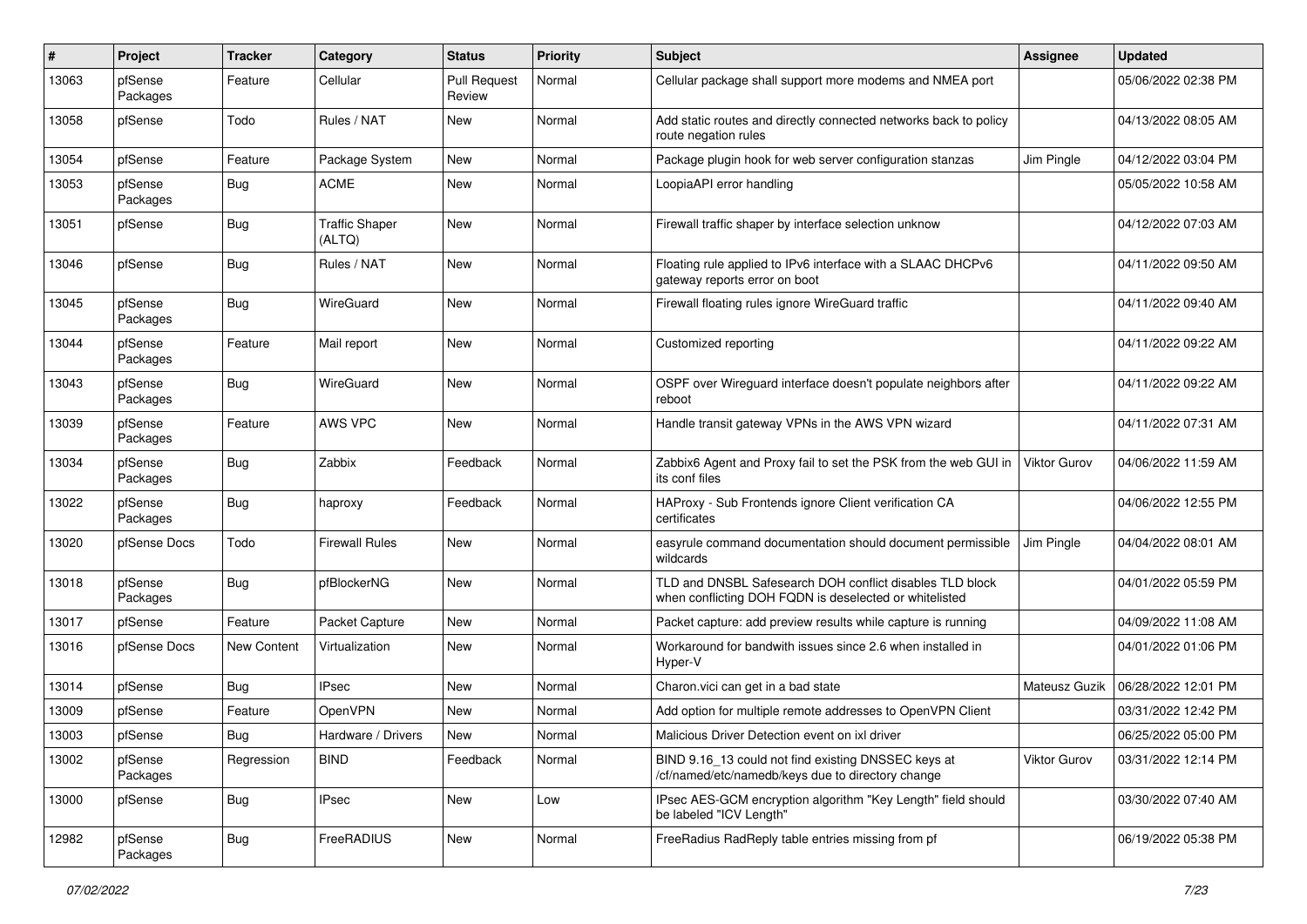| #     | Project             | <b>Tracker</b> | Category                                        | <b>Status</b>                 | <b>Priority</b> | Subject                                                                                       | <b>Assignee</b>       | <b>Updated</b>      |
|-------|---------------------|----------------|-------------------------------------------------|-------------------------------|-----------------|-----------------------------------------------------------------------------------------------|-----------------------|---------------------|
| 12980 | pfSense Docs        | Todo           | OpenVPN                                         | Feedback                      | Normal          | Add warnings against OpenVPN Shared Key mode                                                  | Jim Pingle            | 03/24/2022 02:11 PM |
| 12979 | pfSense<br>Packages | <b>Bug</b>     | Snort                                           | <b>Pull Request</b><br>Review | High            | Snort Rules Update Process Using Deprecated FreeBSD<br><b>Subdirectory Name</b>               | <b>Bill Meeks</b>     | 03/24/2022 09:02 AM |
| 12978 | pfSense Docs        | Correction     | Monitoring                                      | New                           | Normal          | Correction to iftop section of Monitoring Bandwidth Usage                                     | Jim Pingle            | 03/23/2022 11:18 AM |
| 12974 | pfSense Plus        | Bug            | Installer                                       | New                           | Normal          | Typing anything into 1100/2100 recovery installer causes<br>process to stop                   |                       | 06/05/2022 04:10 PM |
| 12965 | pfSense<br>Packages | <b>Bug</b>     | <b>FRR</b>                                      | <b>Pull Request</b><br>Review | Normal          | FRR BFD peer configuration is handled incorrectly in some<br>cases                            | <b>Viktor Gurov</b>   | 03/22/2022 08:04 AM |
| 12963 | pfSense<br>Packages | Feature        | Nmap                                            | Feedback                      | Normal          | Run nmap scans in the background                                                              | Jim Pingle            | 06/06/2022 06:55 PM |
| 12960 | pfSense             | Bug            | Installer                                       | New                           | Normal          | VGA installer image defaults to serial console, serial console is<br>default in GUI settings  |                       | 06/28/2022 12:01 PM |
| 12959 | pfSense             | <b>Bug</b>     | DHCP (IPv4)                                     | Feedback                      | Normal          | dhcplease process wrongly update host file if client-hostname is<br>empty                     |                       | 07/01/2022 09:10 AM |
| 12956 | pfSense<br>Packages | <b>Bug</b>     | Suricata                                        | Confirmed                     | Normal          | suricata fails to use pcre in SID management (e.g. dropsid.conf)                              |                       | 04/05/2022 12:52 PM |
| 12951 | pfSense<br>Packages | <b>Bug</b>     | <b>FRR</b>                                      | Feedback                      | Normal          | FRR cannot remove IPv6 routes                                                                 |                       | 03/22/2022 09:24 PM |
| 12950 | pfSense             | Bug            | Routing                                         | New                           | Normal          | OpenVPN as default gateway does not get set at boot time                                      |                       | 04/09/2022 05:46 PM |
| 12947 | pfSense             | <b>Bug</b>     | DHCP (IPv6)                                     | <b>Pull Request</b><br>Review | Normal          | DHCP6 client does not take any action if the interface IPv6<br>address changes during renewal |                       | 06/28/2022 12:01 PM |
| 12942 | pfSense             | Bug            | Gateways                                        | New                           | Normal          | Code to kill states for old gateway when reconnecting an<br>interface is incorrect            | Jim Pingle            | 06/28/2022 12:01 PM |
| 12938 | pfSense             | <b>Bug</b>     | <b>IPv6 Router</b><br>Advertisements<br>(RADVD) | New                           | Normal          | MaxRtrAdvInterval would allow stale DNS servers to be deleted<br>faster                       |                       | 03/12/2022 09:37 AM |
| 12932 | pfSense<br>Packages | Feature        | pfBlockerNG                                     | <b>New</b>                    | High            | pfblockerng per user whitelist                                                                |                       | 03/11/2022 11:08 AM |
| 12927 | pfSense             | <b>Bug</b>     | OpenVPN                                         | New                           | Normal          | OpenVPN with OCSP enabled allows connections with revoked<br>certificates                     |                       | 03/24/2022 08:22 AM |
| 12926 | pfSense             | Bug            | Interfaces                                      | Feedback                      | Normal          | Changing LAGG type on CARP interfaces makes VIPs go to an<br>"init" State                     |                       | 03/10/2022 10:52 AM |
| 12924 | pfSense<br>Packages | Bug            | WireGuard                                       | New                           | Normal          | <b>DNS Resolver WireGuard ACL Inconsistency</b>                                               | Christian<br>McDonald | 04/10/2022 10:36 AM |
| 12922 | pfSense             | <b>Bug</b>     | DHCP (IPv4)                                     | New                           | Normal          | Classless static routes received on DHCP WAN can override<br>chosen default gateway           |                       | 03/28/2022 10:08 AM |
| 12920 | pfSense             | <b>Bug</b>     | <b>Gateway Monitoring</b>                       | <b>Pull Request</b><br>Review | Normal          | Gateway behavior differs when the gateway does not exist in<br>config.xml                     | <b>Viktor Gurov</b>   | 06/28/2022 12:01 PM |
| 12918 | pfSense<br>Packages | Feature        | pfBlockerNG                                     | New                           | Normal          | pfBlockerNG-devel changes from xmlrpc sync do not take effect<br>immediately                  |                       | 03/07/2022 02:29 PM |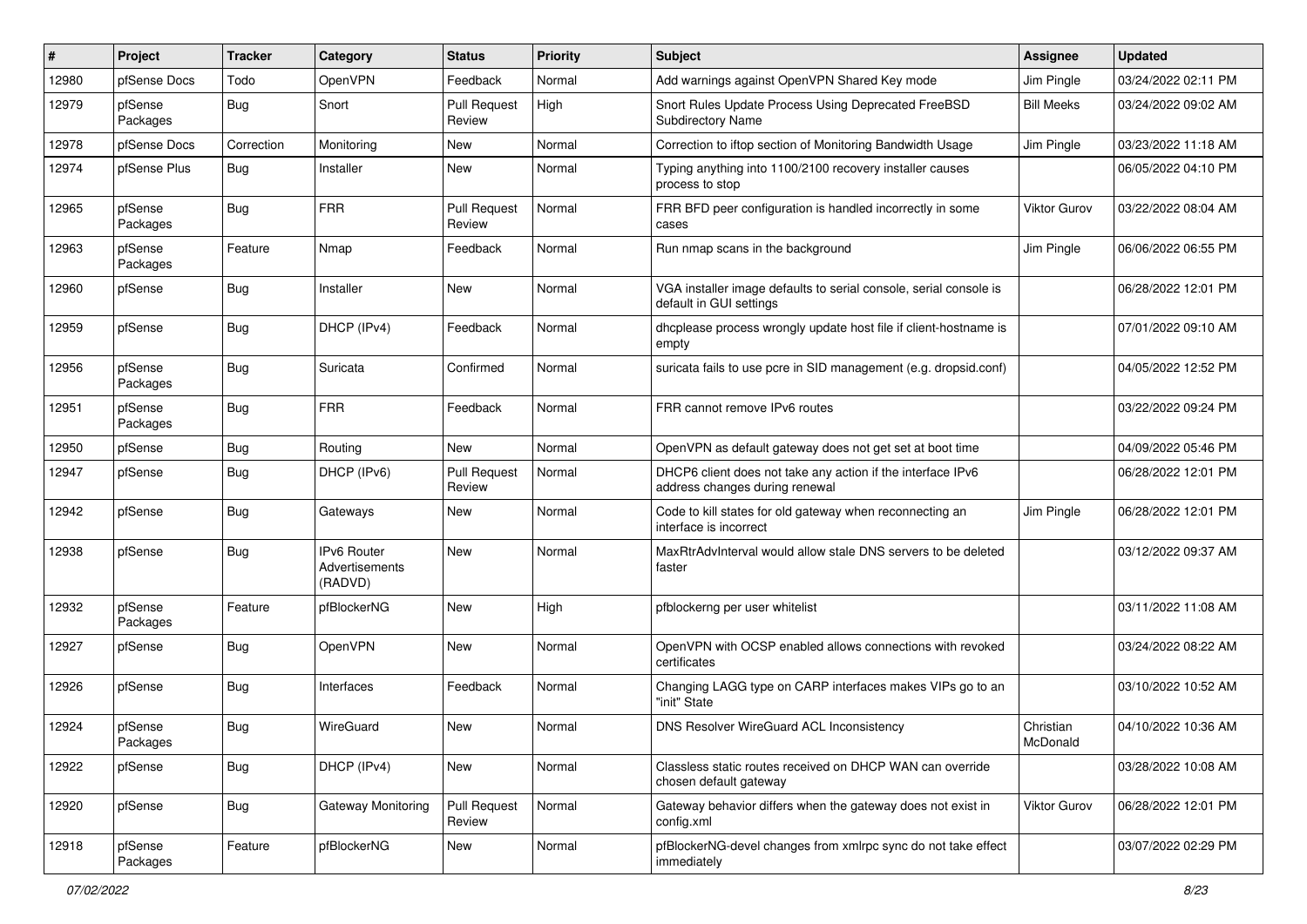| #     | Project             | <b>Tracker</b> | Category                        | <b>Status</b> | Priority | Subject                                                                                               | Assignee     | <b>Updated</b>      |
|-------|---------------------|----------------|---------------------------------|---------------|----------|-------------------------------------------------------------------------------------------------------|--------------|---------------------|
| 12916 | pfSense<br>Packages | Bug            | pfBlockerNG                     | New           | Normal   | pfBlockerNG-devel cron job does not trigger xmlrpc sync                                               | Viktor Gurov | 04/11/2022 12:55 PM |
| 12909 | pfSense<br>Packages | Feature        | Suricata                        | New           | Normal   | Convert Suricata GeoIP Lookup feature on ALERTS tab to use<br>local GeoIP2 database                   | Viktor Gurov | 03/07/2022 08:28 AM |
| 12907 | pfSense<br>Packages | Bug            | PIMD                            | Feedback      | Normal   | PIMD: Nonexistent interfaces should be hidden/disabled in<br>pimd.conf before bringing up the service |              | 03/07/2022 03:51 PM |
| 12905 | pfSense             | <b>Bug</b>     | Web Interface                   | New           | Normal   | Add VLAN Re-assignment to Import Interface Mismatch Wizard                                            |              | 03/07/2022 08:05 AM |
| 12903 | pfSense             | Feature        | Notifications                   | New           | Normal   | alternative authentication methods for email notifications?                                           |              | 03/07/2022 07:52 AM |
| 12899 | pfSense<br>Packages | Bug            | Suricata                        | New           | Normal   | Suricata doesn't honor Pass List                                                                      |              | 03/04/2022 01:22 PM |
| 12894 | pfSense Plus        | Bug            | Certificates                    | New           | Low      | duplicating freshly created certificates through refreshing                                           |              | 03/03/2022 02:35 PM |
| 12889 | pfSense<br>Packages | Feature        | <b>FRR</b>                      | New           | Normal   | FRR GUI add set ipv6 next-hop global                                                                  |              | 03/02/2022 06:10 AM |
| 12888 | pfSense             | Bug            | Rules / NAT                     | New           | Normal   | pfSense sends un-NATed packets during OpenVPN startup                                                 |              | 03/01/2022 03:13 PM |
| 12883 | pfSense Docs        | Todo           | <b>DNS</b>                      | New           | Normal   | Feedback on Services - DNS Resolver - Host Overrides                                                  |              | 02/28/2022 07:54 PM |
| 12882 | pfSense<br>Packages | Feature        | pfBlockerNG                     | Feedback      | Normal   | Add the option to specify CURLOPT_INTERFACE in<br>pfBlockerNG IPv4/IPv6 lists                         |              | 03/24/2022 11:16 AM |
| 12878 | pfSense             | Bug            | <b>Traffic Shaper</b><br>(ALTQ) | Incomplete    | Normal   | Traffic shaping by interface, route queue bandwidth inbound, out<br>by a large factor.                |              | 06/06/2022 07:03 AM |
| 12877 | pfSense             | <b>Bug</b>     | Dynamic DNS                     | Feedback      | Normal   | Cloudflare DynDNS fails to update more than two addresses                                             |              | 05/29/2022 06:56 PM |
| 12875 | pfSense             | <b>Bug</b>     | Package System                  | New           | Normal   | Import zabbix-agent6 and zabbix-proxy6 from FreeBSD Ports                                             |              | 05/28/2022 06:50 PM |
| 12874 | pfSense             | Feature        | OpenVPN                         | New           | Normal   | OpenVPN RADIUS Framed-Pool                                                                            |              | 02/25/2022 02:24 PM |
| 12869 | pfSense<br>Packages | <b>Bug</b>     | <b>BIND</b>                     | Feedback      | Normal   | Bind DNS Package AAAA filtering Broken on new ZFS Installs                                            | Viktor Gurov | 03/09/2022 12:38 PM |
| 12865 | pfSense<br>Packages | Todo           | <b>RRD Summary</b>              | Feedback      | Normal   | RRD Summary improvements                                                                              | Viktor Gurov | 03/04/2022 12:20 PM |
| 12863 | pfSense             | Feature        | Authentication                  | New           | Very Low | dynamically tune sha512crypt rounds                                                                   | Jim Pingle   | 03/19/2022 12:53 PM |
| 12861 | pfSense Docs        | Correction     | Hardware                        | New           | Normal   | pfSense hardware tuning guide references obsolete interface<br>loader variable & buffer limits        |              | 02/23/2022 05:31 PM |
| 12860 | pfSense<br>Packages | Feature        | New Package<br>Request          | New           | Normal   | add mmc-utils package to all images                                                                   |              | 02/24/2022 07:18 AM |
| 12859 | pfSense<br>Packages | Feature        | Zabbix                          | New           | Normal   | Add Zabbix 6.0 LTS (agent and proxy) packages                                                         |              | 02/23/2022 07:11 AM |
| 12857 | pfSense             | <b>Bug</b>     | Gateways                        | New           | Normal   | Firewall gateway goes away when making changes to Bridge0<br>device                                   |              | 02/27/2022 11:20 AM |
| 12853 | pfSense             | Bug            | <b>NAT Reflection</b>           | Feedback      | High     | Network Address Translation - Pure NAT pfsense freeze after<br>reboot                                 |              | 02/22/2022 08:40 AM |
| 12850 | pfSense             | <b>Bug</b>     | Routing                         | New           | Low      | Console error during boot: "route: route has not been found"                                          |              | 02/22/2022 08:27 AM |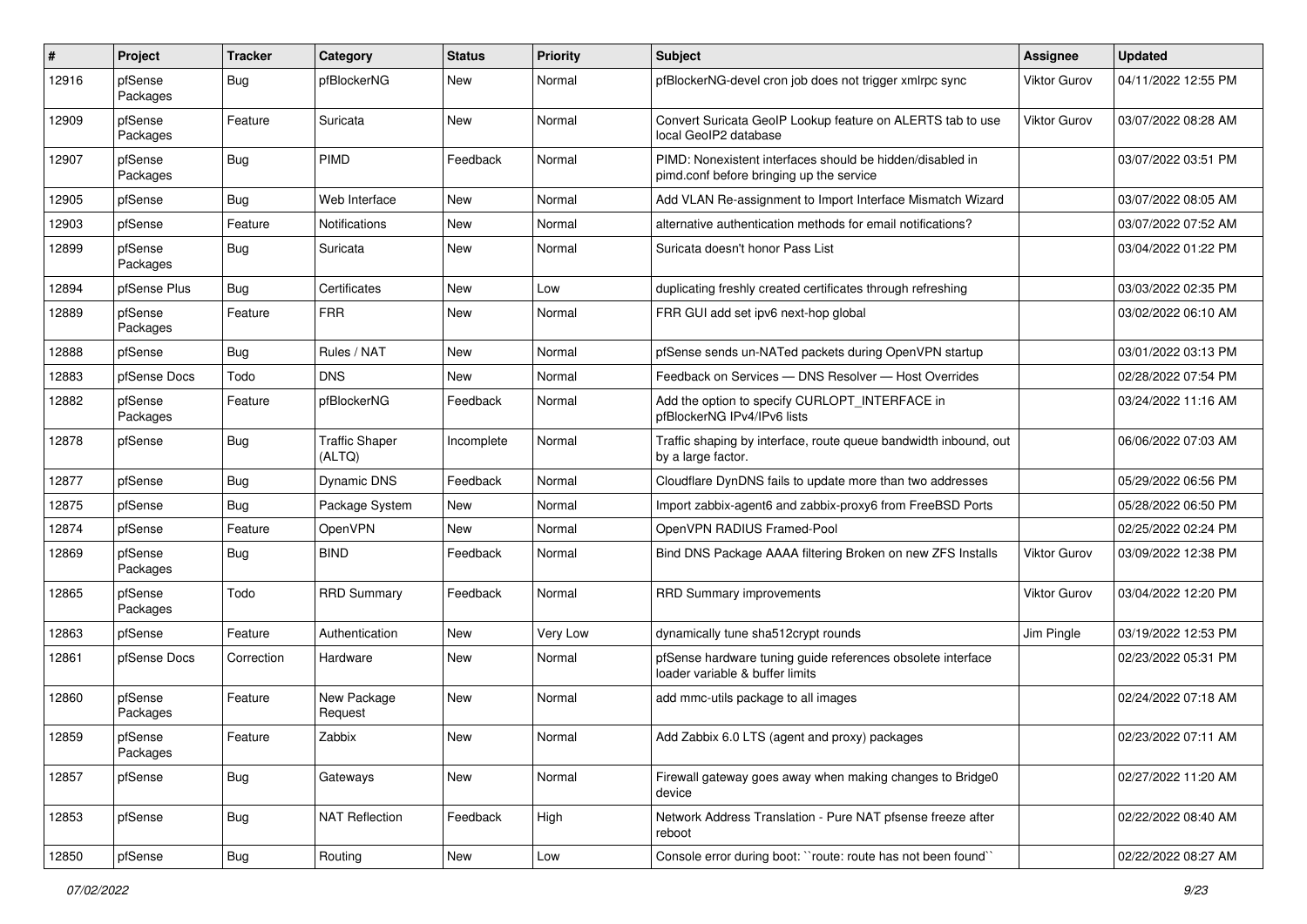| ∦     | Project             | <b>Tracker</b>     | Category                            | <b>Status</b>                 | Priority | <b>Subject</b>                                                                                                | Assignee          | <b>Updated</b>      |
|-------|---------------------|--------------------|-------------------------------------|-------------------------------|----------|---------------------------------------------------------------------------------------------------------------|-------------------|---------------------|
| 12849 | pfSense             | <b>Bug</b>         | <b>Operating System</b>             | New                           | Normal   | pfsync kernel crash on reboot                                                                                 | Mateusz Guzik     | 02/22/2022 02:02 PM |
| 12848 | pfSense             | Feature            | Dynamic DNS                         | New                           | Normal   | Evaluation of the DynDNS "Result Match" string                                                                |                   | 02/22/2022 02:01 AM |
| 12845 | pfSense<br>Packages | Bug                | softflowd                           | New                           | Normal   | softflowd wrong vlan tag                                                                                      |                   | 02/21/2022 10:40 AM |
| 12832 | pfSense Plus        | Feature            | Hardware / Drivers                  | New                           | Very Low | 6100 configurable Blinking Blue LED                                                                           |                   | 02/22/2022 07:30 AM |
| 12829 | pfSense             | <b>Bug</b>         | <b>Traffic Shaper</b><br>(Limiters) | Feedback                      | Normal   | Dummynet kernel module fails to load after upgrade.                                                           |                   | 03/17/2022 09:26 AM |
| 12828 | pfSense             | <b>Bug</b>         | Wireless                            | New                           | Normal   | pfSense keeps crashing (Fatal trap 12: page fault while in kernel<br>mode)                                    |                   | 02/21/2022 07:55 AM |
| 12823 | pfSense             | <b>Bug</b>         | DHCP (IPv6)                         | New                           | Normal   | Multiple DHCP6 WAN connections PPPoE interface 'defached'<br>status                                           |                   | 02/18/2022 05:39 AM |
| 12822 | pfSense<br>Packages | <b>Bug</b>         | pfBlockerNG                         | New                           | Normal   | IPv4 Source ASN format not working                                                                            |                   | 02/18/2022 10:47 AM |
| 12821 | pfSense             | Regression         | Hardware / Drivers                  | Confirmed                     | Normal   | Intel e1000 driver (em & igb) cannot pass VLAN0 tagged packets                                                |                   | 06/05/2022 08:23 AM |
| 12813 | pfSense             | Feature            | Installer                           | New                           | Low      | Recover extra data in the installer                                                                           |                   | 02/17/2022 07:52 AM |
| 12812 | pfSense<br>Packages | Feature            | arpwatch                            | New                           | Normal   | Would it be helpful if the FreeBSD net-mgmt/arpwatch port had<br>an option to use mail/dma for mail delivery? |                   | 02/16/2022 06:09 PM |
| 12811 | pfSense             | Bug                | Gateway Monitoring                  | New                           | Normal   | Services are not restarted when PPP interfaces connect                                                        | Jim Pingle        | 06/30/2022 03:18 AM |
| 12806 | pfSense<br>Packages | Todo               | node exporter                       | New                           | Normal   | Update node exporter to 1.3.1                                                                                 |                   | 02/15/2022 05:26 PM |
| 12805 | pfSense Docs        | <b>New Content</b> | General                             | <b>New</b>                    | Very Low | Add documentation about what triggers a notfication                                                           |                   | 02/15/2022 05:10 PM |
| 12804 | pfSense Docs        | <b>New Content</b> | General                             | New                           | Very Low | Create Slack documentation                                                                                    |                   | 02/15/2022 04:59 PM |
| 12797 | pfSense             | Bug                | UPnP/NAT-PMP                        | New                           | Normal   | UPnP+STUN forms invalid outbound NAT rules using the<br>external address discovered from STUN                 |                   | 02/15/2022 01:01 PM |
| 12796 | pfSense             | <b>Bug</b>         | Upgrade                             | Confirmed                     | Normal   | 2.5.2 -> 2.6.0 upgrade segfaults if certain packages are installed.                                           |                   | 05/24/2022 07:43 AM |
| 12791 | pfSense Docs        | New Content        | Diagnostics                         | <b>New</b>                    | Normal   | Diagnostic Information for Support (pfSense)                                                                  |                   | 02/13/2022 08:49 PM |
| 12789 | pfSense<br>Packages | Feature            | <b>ACME</b>                         | New                           | Very Low | Show expiration date of certificates in the ACME package list                                                 |                   | 02/14/2022 09:20 AM |
| 12787 | pfSense Docs        | Todo               | <b>IPsec</b>                        | New                           | Normal   | Feedback on pfSense Configuration Recipes - Routing Internet<br>Traffic Through a Site-to-Site IPsec Tunnel   |                   | 02/11/2022 11:28 PM |
| 12782 | pfSense             | Todo               | Build / Release                     | New                           | Normal   | Disable compatibility flag                                                                                    | <b>Brad Davis</b> | 06/28/2022 12:01 PM |
| 12774 | pfSense             | <b>Bug</b>         | Backup / Restore                    | New                           | Normal   | Picture widget image is not saved in backup                                                                   |                   | 04/04/2022 04:48 AM |
| 12770 | pfSense Docs        | Todo               | <b>Firewall Rules</b>               | <b>Pull Request</b><br>Review | Normal   | Feedback on Firewall — Configuring firewall rules                                                             |                   | 06/27/2022 07:42 AM |
| 12768 | pfSense             | Feature            | Upgrade                             | <b>New</b>                    | Normal   | pfSense-repo: Make sure default config file exists                                                            |                   | 06/28/2022 12:01 PM |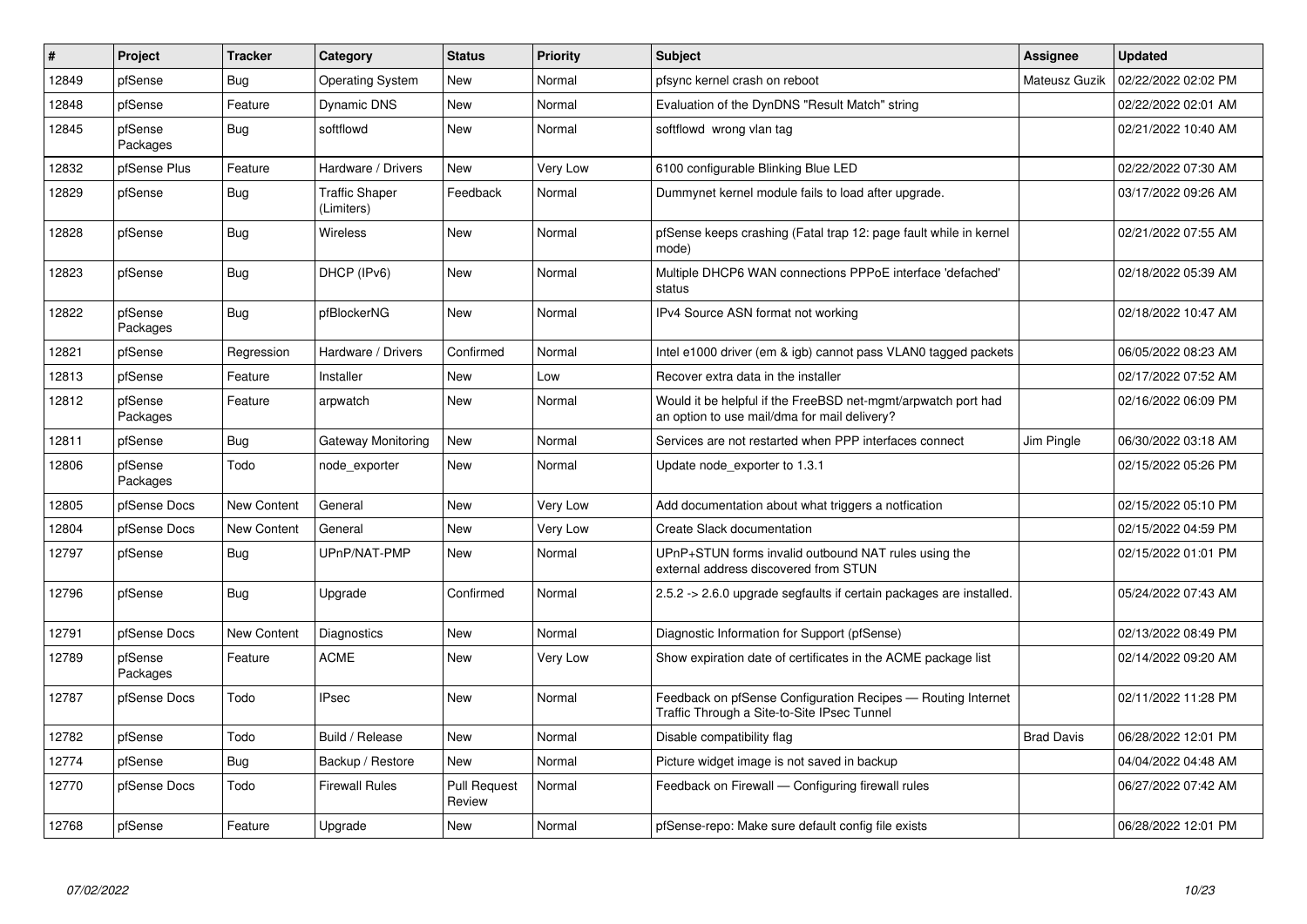| $\#$  | Project             | <b>Tracker</b> | Category              | <b>Status</b>                 | <b>Priority</b> | <b>Subject</b>                                                                                                                                                          | <b>Assignee</b>       | <b>Updated</b>      |
|-------|---------------------|----------------|-----------------------|-------------------------------|-----------------|-------------------------------------------------------------------------------------------------------------------------------------------------------------------------|-----------------------|---------------------|
| 12767 | pfSense<br>Packages | <b>Bug</b>     | Avahi                 | New                           | Normal          | Package radavahi-daemon does does not exist in current<br>pfSense version and it has been removed"" message on<br>pfSense 2.7 restore                                   |                       | 02/07/2022 11:28 AM |
| 12764 | pfSense             | <b>Bug</b>     | Gateways              | New                           | Normal          | VTI gateway status is pending after assigning the VTI interface                                                                                                         |                       | 02/07/2022 05:41 AM |
| 12762 | pfSense             | <b>Bug</b>     | <b>IPsec</b>          | New                           | Normal          | IPsec keep alive check ignores Child SA Start Action                                                                                                                    | <b>Viktor Gurov</b>   | 02/07/2022 11:21 AM |
| 12760 | pfSense<br>Packages | <b>Bug</b>     | WireGuard             | New                           | Normal          | Link-local addresses disallowed on Wireguard interfaces                                                                                                                 | Christian<br>McDonald | 02/07/2022 03:50 AM |
| 12759 | pfSense Plus        | Bug            | Package System        | <b>New</b>                    | Very Low        | Proprietary packages link to non-existant or non-public github<br>pages                                                                                                 |                       | 02/09/2022 10:43 AM |
| 12757 | pfSense             | Bug            | Diagnostics           | <b>Pull Request</b><br>Review | Very Low        | Clean up /etc/inc/filter.inc use of pfctl -F                                                                                                                            |                       | 06/28/2022 12:01 PM |
| 12756 | pfSense Docs        | Todo           | WireGuard             | <b>New</b>                    | Normal          | Feedback on pfSense Configuration Recipes - WireGuard<br>Remote Access VPN Configuration Example                                                                        | Christian<br>McDonald | 05/31/2022 11:42 AM |
| 12751 | pfSense<br>Packages | <b>Bug</b>     | <b>FRR</b>            | New                           | Normal          | Improve FRR route restoration after gateway events                                                                                                                      |                       | 02/06/2022 11:07 PM |
| 12748 | pfSense<br>Packages | Feature        | Suricata              | New                           | Normal          | Suricata blocked page timestamp breakout to it's own sortable<br>column                                                                                                 |                       | 02/01/2022 12:06 PM |
| 12747 | pfSense             | Bug            | Logging               | New                           | Normal          | System log is filled by sshguard                                                                                                                                        |                       | 06/30/2022 05:21 AM |
| 12746 | pfSense             | Feature        | Interfaces            | New                           | High            | <b>IPoE</b> feature for WAN interface                                                                                                                                   |                       | 02/01/2022 01:42 AM |
| 12742 | pfSense<br>Packages | Bug            | FreeRADIUS            | Feedback                      | Normal          | freeRADIUS virtual-server-default: modules dailycounter,<br>monthlycounter, noresetcounter, expire_on_login in authorize<br>section prevent virtual server from loading |                       | 03/01/2022 12:45 PM |
| 12740 | pfSense             | <b>Bug</b>     | FreeBSD               | Incomplete                    | Normal          | panic: esp input cb: Unexpected address family                                                                                                                          |                       | 01/27/2022 01:19 PM |
| 12737 | pfSense             | <b>Bug</b>     | Certificates          | New                           | Normal          | CApath is not defined by default in curl                                                                                                                                |                       | 06/28/2022 12:01 PM |
| 12736 | pfSense<br>Packages | Feature        | pfBlockerNG           | New                           | Low             | Allow custom cron intervals                                                                                                                                             |                       | 01/30/2022 08:55 PM |
| 12734 | pfSense             | <b>Bug</b>     | Web Interface         | Incomplete                    | Low             | Long hostname breaks DHCP leases layout                                                                                                                                 |                       | 01/31/2022 01:03 PM |
| 12732 | pfSense<br>Packages | <b>Bug</b>     | squidguard            | New                           | High            | Squid https filtering squidguard acl target list - erratic behaviour                                                                                                    |                       | 01/26/2022 09:11 AM |
| 12730 | pfSense             | Bug            | <b>Captive Portal</b> | <b>New</b>                    | Normal          | RADIUS accounting does not work if WAN is down                                                                                                                          |                       | 01/26/2022 05:13 AM |
| 12726 | pfSense             | <b>Bug</b>     | Authentication        | New                           | Normal          | LDAP select container button auto populate                                                                                                                              |                       | 01/25/2022 01:48 PM |
| 12720 | pfSense             | <b>Bug</b>     | Rules / NAT           | <b>Pull Request</b><br>Review | Normal          | Hide the "tag" field on non-floating tabs                                                                                                                               | <b>Viktor Gurov</b>   | 01/24/2022 03:11 PM |
| 12717 | pfSense<br>Packages | Todo           | Squid                 | New                           | Normal          | Squid 5.x Branch                                                                                                                                                        |                       | 01/25/2022 06:24 PM |
| 12715 | pfSense             | <b>Bug</b>     | Authentication        | New                           | Normal          | Long system startup time when LDAP is configured and<br>unavailable during startup.                                                                                     | Christian<br>McDonald | 01/24/2022 05:50 AM |
| 12711 | pfSense<br>Packages | Feature        | Telegraf              | New                           | Normal          | Add InfluxDB V2 support                                                                                                                                                 |                       | 01/21/2022 02:54 AM |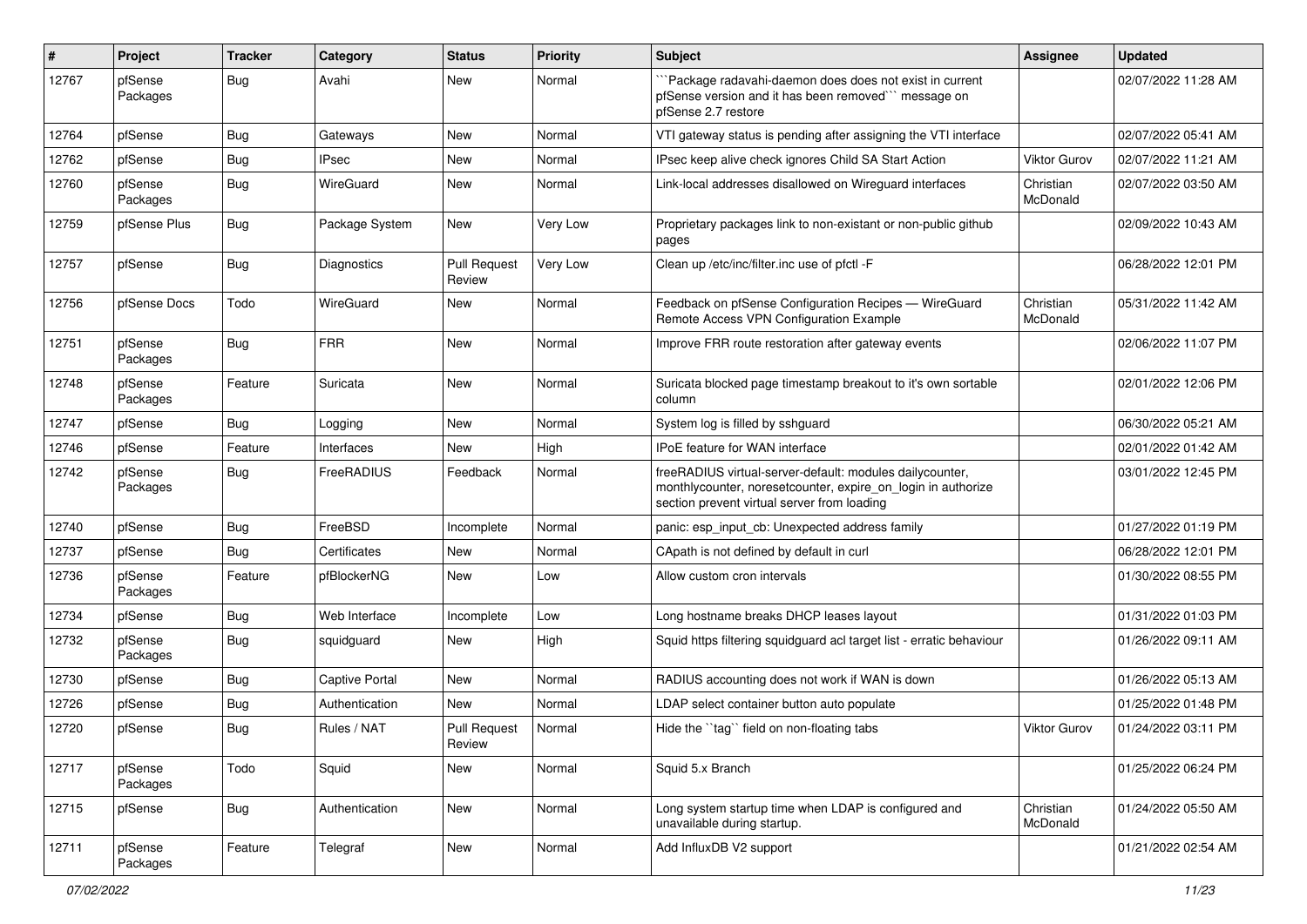| #     | Project             | <b>Tracker</b> | Category               | <b>Status</b>                 | <b>Priority</b> | Subject                                                                                                   | <b>Assignee</b>       | <b>Updated</b>      |
|-------|---------------------|----------------|------------------------|-------------------------------|-----------------|-----------------------------------------------------------------------------------------------------------|-----------------------|---------------------|
| 12708 | pfSense             | <b>Bug</b>     | Aliases / Tables       | New                           | Normal          | alias with non resolving DNS entry breaks underlying pf table                                             |                       | 02/20/2022 06:13 PM |
| 12706 | pfSense<br>Packages | Bug            | pfBlockerNG            | Feedback                      | Normal          | pfBlockerNG and unbound does not work after switching /var to<br>RAM disk                                 | Viktor Gurov          | 03/24/2022 10:47 AM |
| 12705 | pfSense             | <b>Bug</b>     | <b>IPsec</b>           | Incomplete                    | Normal          | ECDSA certificate does not work for IPSec VPN phase 1                                                     |                       | 01/24/2022 03:22 PM |
| 12683 | pfSense<br>Packages | Bug            | Snort                  | Feedback                      | Normal          | snort_get_vpns_list() does not include OpenVPN CSO                                                        | <b>Viktor Gurov</b>   | 02/15/2022 10:47 AM |
| 12679 | pfSense             | Feature        | Interfaces             | New                           | Normal          | Remind user to update DHCPv6 range when changing interface<br>IPv6 prefix                                 |                       | 01/12/2022 07:36 AM |
| 12676 | pfSense             | Feature        | Rules / NAT            | New                           | Normal          | Add the Tagged option on the Port Forward rules edit page                                                 |                       | 01/11/2022 05:52 AM |
| 12673 | pfSense             | <b>Bug</b>     | Dashboard              | <b>Pull Request</b><br>Review | Normal          | Firewall Logs Widget fails to update at intervals below 5<br>seconds.                                     | Viktor Gurov          | 06/28/2022 12:01 PM |
| 12670 | pfSense<br>Packages | Bug            | <b>ACME</b>            | New                           | Normal          | ACME package writes credentials to system log                                                             | Viktor Gurov          | 03/07/2022 10:58 AM |
| 12667 | pfSense<br>Packages | Bug            | WireGuard              | New                           | Normal          | Firewall Crashed After Upgrading Wireguard                                                                |                       | 01/07/2022 09:18 AM |
| 12665 | pfSense             | Feature        | Rules / NAT            | New                           | Normal          | Ability to add custom pf rules from the GUI                                                               |                       | 01/07/2022 09:30 AM |
| 12659 | pfSense Docs        | Todo           | Hardware               | New                           | Normal          | Feedback on Hardware - Hardware Tuning and<br>Troubleshooting - Flow Control for ix                       |                       | 01/16/2022 10:22 AM |
| 12658 | pfSense<br>Packages | Feature        | darkstat               | <b>New</b>                    | Normal          | Adding prometheus metrics to darkstat                                                                     |                       | 05/27/2022 09:44 PM |
| 12656 | pfSense<br>Packages | Feature        | New Package<br>Request | New                           | Normal          | <b>NextDNS</b>                                                                                            |                       | 01/31/2022 01:50 AM |
| 12655 | pfSense<br>Packages | Bug            | Telegraf               | New                           | Normal          | telegraf, wireguard plugin failing                                                                        |                       | 12/30/2021 05:51 PM |
| 12653 | pfSense<br>Packages | Regression     | <b>FRR</b>             | Feedback                      | Normal          | RIP related startup error                                                                                 | <b>Viktor Gurov</b>   | 12/30/2021 08:37 AM |
| 12648 | pfSense             | <b>Bug</b>     | <b>Captive Portal</b>  | <b>New</b>                    | Normal          | Undocumented variables 'listenporthttp' and 'listenporthttps'                                             |                       | 12/28/2021 10:44 AM |
| 12645 | pfSense             | <b>Bug</b>     | <b>IPsec</b>           | New                           | Normal          | `filterdns`` does not monitor remote IPsec gateways for IPv6<br>address changes                           | Viktor Gurov          | 06/28/2022 12:01 PM |
| 12643 | pfSense<br>Packages | Regression     | Suricata               | Feedback                      | Normal          | Rule categories are cleared after clicking the save button on the<br>Global Settings page                 |                       | 12/30/2021 03:44 AM |
| 12632 | pfSense             | Bug            | Gateways               | New                           | High            | Assigning a /30 WAN IP address at the console does not save<br>the gateway correctly                      |                       | 06/28/2022 12:01 PM |
| 12625 | pfSense             | Feature        | Logging                | New                           | Normal          | Granular logging options for default firewall rules.                                                      |                       | 12/21/2021 06:39 PM |
| 12623 | pfSense<br>Packages | <b>Bug</b>     | <b>ACME</b>            | New                           | Normal          | acme.sh package   DNS-ISPConfig settings                                                                  | <b>Viktor Gurov</b>   | 03/10/2022 03:42 PM |
| 12612 | pfSense             | <b>Bug</b>     | <b>DNS Resolver</b>    | New                           | Normal          | DNS Resolver is restarted during every "rc.newwanip" event                                                |                       | 06/28/2022 12:01 PM |
| 12608 | pfSense<br>Packages | <b>Bug</b>     | WireGuard              | New                           | High            | WireGuard tunnels monitored by dpinger causing system to stop<br>routing completely in certain situations | Christian<br>McDonald | 12/16/2021 03:14 PM |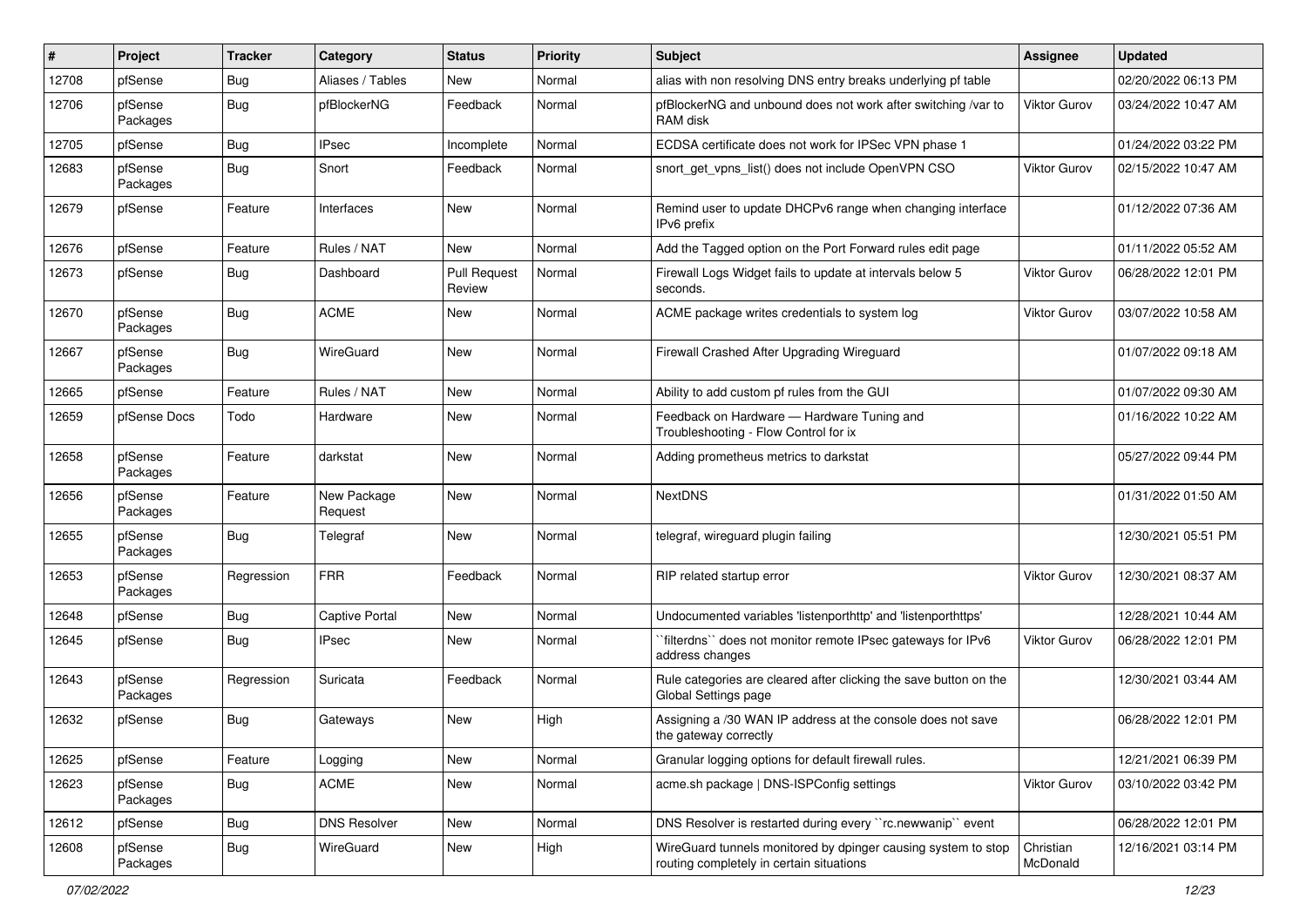| ∦     | Project             | <b>Tracker</b>     | Category                | <b>Status</b> | <b>Priority</b> | Subject                                                                                                                   | <b>Assignee</b>       | <b>Updated</b>      |
|-------|---------------------|--------------------|-------------------------|---------------|-----------------|---------------------------------------------------------------------------------------------------------------------------|-----------------------|---------------------|
| 12607 | pfSense Plus        | <b>Bug</b>         | Hardware / Drivers      | New           | High            | Instability with Snort Inline with AWS Instances                                                                          |                       | 01/10/2022 09:03 PM |
| 12602 | pfSense             | Feature            | <b>Dynamic DNS</b>      | New           | Normal          | DHCPv6 should allow DDNS Client updates for hosts                                                                         |                       | 12/15/2021 11:00 AM |
| 12600 | pfSense             | Feature            | Aliases / Tables        | New           | Normal          | allow custom mask for a network alias created from a FQDN                                                                 |                       | 12/15/2021 10:50 AM |
| 12597 | pfSense Docs        | New Content        | Hardware                | New           | Normal          | How to reset IPMI settings and password for Netgate appliances                                                            |                       | 05/07/2022 12:33 PM |
| 12581 | pfSense             | Regression         | DHCP (IPv6)             | New           | Normal          | CARP IPv6 assigned address does not get advertised to<br>endpoints with RADV                                              |                       | 12/16/2021 02:34 PM |
| 12573 | pfSense<br>Packages | Feature            | New Package<br>Request  | New           | Normal          | Dashboard widget with external connection map                                                                             | aleksei<br>prokofiev  | 12/07/2021 07:38 AM |
| 12570 | pfSense Docs        | Correction         | General                 | New           | Normal          | Active appliance list missing 6100                                                                                        |                       | 12/06/2021 11:41 AM |
| 12565 | pfSense Docs        | <b>New Content</b> | OpenVPN                 | New           | Normal          | Document new "Duplicate Connection Limit" option on OpenVPN<br>server instances                                           | Jim Pingle            | 12/06/2021 08:07 AM |
| 12564 | pfSense             | Feature            | Aliases / Tables        | New           | Low             | add column to show that an Alias is in use by or not                                                                      |                       | 12/04/2021 07:25 PM |
| 12563 | pfSense             | <b>Bug</b>         | <b>OpenVPN</b>          | New           | Normal          | OpenVPN server doesn't support Framed-IPv6-Address RADIUS<br>attribute                                                    |                       | 12/03/2021 11:19 AM |
| 12553 | pfSense             | Feature            | Backup / Restore        | New           | Normal          | Auto Config Backup: Allow selecting multiple backups for<br>deletion                                                      |                       | 02/22/2022 04:27 AM |
| 12552 | pfSense             | Bug                | OpenVPN                 | New           | Normal          | "Pull DNS" option within OpenVPN client does not cause<br>pfSense to use DNS servers assigned by remote OpenVPN<br>server |                       | 12/08/2021 08:45 AM |
| 12551 | pfSense             | Feature            | <b>DNS Resolver</b>     | New           | Low             | Add ability to set DNS resolver search domain list                                                                        |                       | 12/01/2021 11:18 AM |
| 12549 | pfSense             | Regression         | <b>IPsec</b>            | New           | Normal          | Per-user Mobile IPsec settings are not applied to connecting<br>mobile clients                                            | Jim Pingle            | 06/28/2022 12:01 PM |
| 12547 | pfSense             | Bug                | <b>Operating System</b> | Feedback      | Normal          | unsheduled system reboot/crash                                                                                            | Mateusz Guzik         | 12/01/2021 01:20 PM |
| 12546 | pfSense Plus        | Feature            | Authentication          | New           | Normal          | Add 2FA Support to pfSense Plus Local Database Authentication                                                             |                       | 06/25/2022 05:30 PM |
| 12543 | pfSense             | <b>Bug</b>         | Web Interface           | Feedback      | Normal          | Deleteing a Outbound NAT rule gave me an empty rule and<br>displayed php error in UI.                                     |                       | 02/14/2022 04:36 AM |
| 12542 | pfSense             | Bug                | Virtual IP Addresses    | New           | Normal          | Cannot assign a same IPv6 Link-Local address to different<br>interfaces                                                   |                       | 11/25/2021 01:41 AM |
| 12539 | pfSense             | Bug                | Interfaces              | New           | Low             | Changing VLAN ID for LAN interface in assignments silently fails.                                                         |                       | 11/23/2021 04:12 AM |
| 12538 | pfSense<br>Packages | <b>Bug</b>         | <b>PIMD</b>             | <b>New</b>    | Normal          | PIMD sub-interface bug                                                                                                    |                       | 11/20/2021 09:44 PM |
| 12535 | pfSense Docs        | Correction         | <b>Firewall Rules</b>   | New           | Normal          | Negate Rules function does not match the description                                                                      |                       | 07/01/2022 07:20 AM |
| 12534 | pfSense Plus        | Feature            | Hardware / Drivers      | New           | Normal          | Generate a ISO Image for Remote Restore of pfSense Plus on<br>the XG-1537 and 1541 units with IPMI                        |                       | 05/30/2022 10:28 AM |
| 12526 | pfSense<br>Packages | Feature            | WireGuard               | New           | Normal          | <b>WireGuard Widget</b>                                                                                                   | Christian<br>McDonald | 11/17/2021 07:15 AM |
| 12525 | pfSense<br>Packages | Feature            | WireGuard               | New           | Normal          | WireGuard Tunnel restore configuration                                                                                    | Christian<br>McDonald | 11/17/2021 07:15 AM |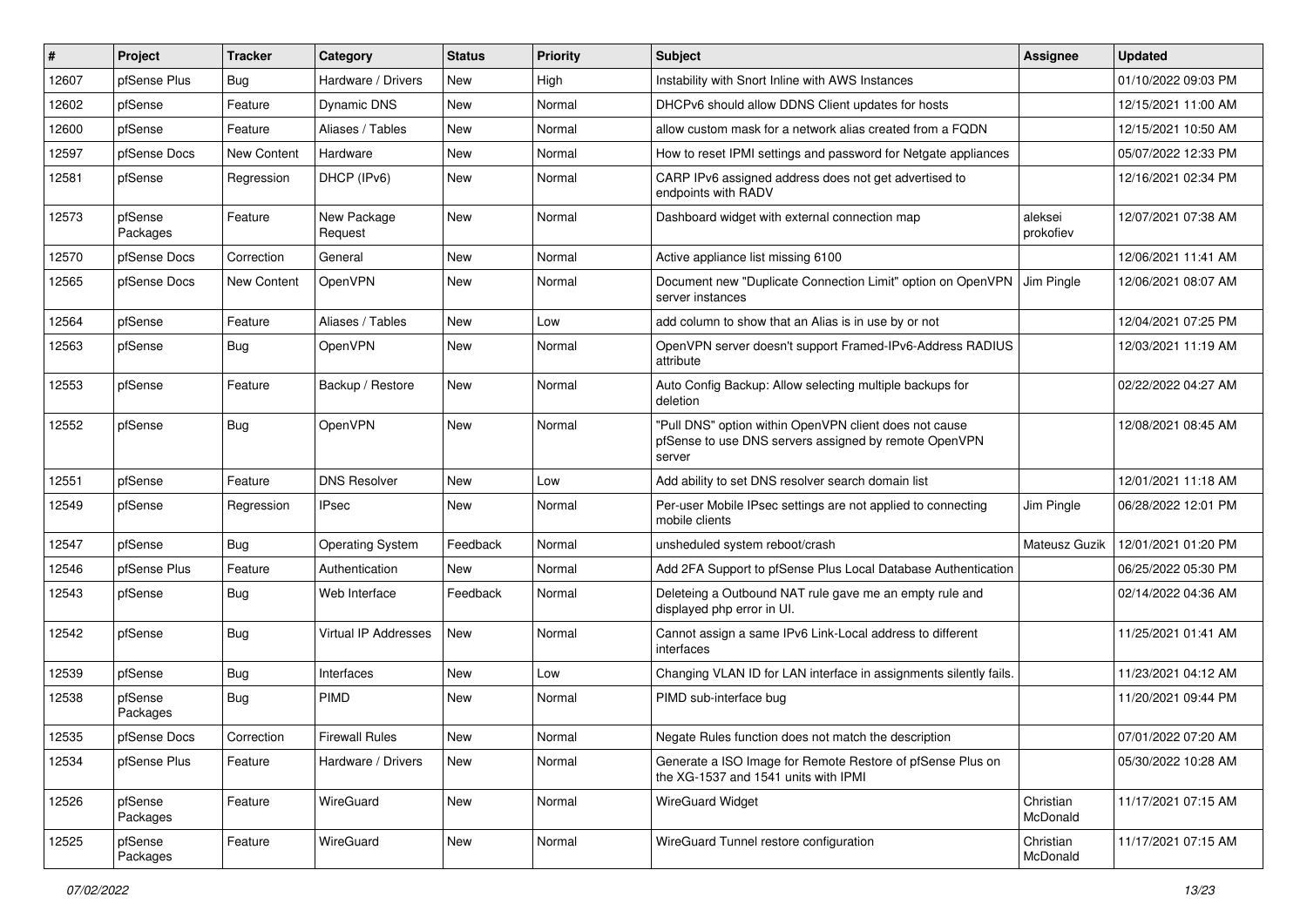| #     | Project             | <b>Tracker</b> | Category                        | <b>Status</b>                 | <b>Priority</b> | Subject                                                                                         | <b>Assignee</b>       | <b>Updated</b>      |
|-------|---------------------|----------------|---------------------------------|-------------------------------|-----------------|-------------------------------------------------------------------------------------------------|-----------------------|---------------------|
| 12524 | pfSense Plus        | Feature        | <b>Operating System</b>         | New                           | Normal          | OpenSSL QAT Engine                                                                              |                       | 04/10/2022 02:54 AM |
| 12522 | pfSense             | Feature        | OpenVPN                         | <b>New</b>                    | Very Low        | More flexible Client-Specific Override options for controlling<br>options pushed to clients     |                       | 04/11/2022 03:11 PM |
| 12521 | pfSense             | Feature        | <b>Operating System</b>         | New                           | Very Low        | Add the BBR2, QUIC, RACK Congestion Control (CC) protocols                                      |                       | 11/15/2021 07:40 AM |
| 12520 | pfSense<br>Packages | Feature        | Squid                           | <b>New</b>                    | High            | [Squid] - Allow or Deny Mappings from IP/Host/GeoIP sources                                     |                       | 11/12/2021 02:13 PM |
| 12519 | pfSense             | <b>Bug</b>     | Authentication                  | New                           | Normal          | Fail authentication using special character in password via the<br><b>LDAP</b> connector        |                       | 11/12/2021 07:39 AM |
| 12513 | pfSense<br>Packages | Feature        | WireGuard                       | New                           | Normal          | WireGuard Utilization Status (Beyond Active Connection)                                         | Christian<br>McDonald | 12/22/2021 08:40 PM |
| 12509 | pfSense             | Bug            | OpenVPN                         | New                           | Normal          | Deffered authentication does not work with auth-gen-token<br>external-auth or pusk "auth-token" |                       | 11/08/2021 04:01 AM |
| 12508 | pfSense             | <b>Bug</b>     | <b>DHCP Relay</b>               | New                           | Normal          | DHCP Relay over VPN                                                                             |                       | 11/06/2021 11:25 AM |
| 12507 | pfSense<br>Packages | <b>Bug</b>     | softflowd                       | <b>Pull Request</b><br>Review | Normal          | Add support for bi-directional flows in softflowd                                               |                       | 11/11/2021 03:53 AM |
| 12506 | pfSense<br>Packages | Bug            | Suricata                        | Feedback                      | Normal          | Only selected instance is restarted on suppress list change                                     | <b>Viktor Gurov</b>   | 12/01/2021 04:43 AM |
| 12504 | pfSense             | Bug            | Interfaces                      | New                           | Normal          | BCM57412 NetXtreme-E 10Gb RDMA Ethernet controller issue                                        |                       | 11/05/2021 04:51 AM |
| 12502 | pfSense<br>Packages | Feature        | syslog-ng                       | New                           | Normal          | Syslog-ng Configuration Library (scl) missing                                                   |                       | 11/02/2021 06:06 PM |
| 12495 | pfSense             | Feature        | Dynamic DNS                     | <b>Pull Request</b><br>Review | Normal          | DynDNS: add deSEC IPv4&v6 simultaneos update                                                    | <b>Lukas Wiest</b>    | 11/01/2021 08:53 AM |
| 12494 | pfSense             | Feature        | Dynamic DNS                     | <b>Pull Request</b><br>Review | Normal          | DynDNS: make simultaneous update of IP and LegacyIP<br>possible                                 | Lukas Wiest           | 11/01/2021 08:52 AM |
| 12491 | pfSense<br>Packages | Feature        | squidguard                      | New                           | Normal          | squidguard: allow multiple regex                                                                |                       | 10/28/2021 03:30 PM |
| 12483 | pfSense             | Bug            | Configuration<br><b>Backend</b> | <b>New</b>                    | Normal          | GUI creates inconsistent config.xml                                                             |                       | 10/23/2021 06:48 AM |
| 12475 | pfSense<br>Packages | <b>Bug</b>     | OpenVPN Client<br>Export        | Feedback                      | Normal          | OpenVPN Client Export does not show certificate without private<br>key                          | Jim Pingle            | 02/17/2022 08:24 AM |
| 12473 | pfSense             | Feature        | <b>IPsec</b>                    | New                           | Normal          | Allow user adjustment of IPsec Keep Alive periodic checks                                       |                       | 12/22/2021 05:59 AM |
| 12467 | pfSense             | <b>Bug</b>     | <b>Captive Portal</b>           | New                           | Normal          | CP error on client disconnect after reboot                                                      |                       | 10/17/2021 05:35 AM |
| 12466 | pfSense             | Feature        | OpenVPN                         | New                           | Very Low        | Option to Disable Renegotiation timer in OpenVPN Server                                         |                       | 06/27/2022 07:22 AM |
| 12465 | pfSense<br>Packages | Feature        | haproxy                         | New                           | Normal          | Add forwardfor advanced usecases                                                                |                       | 10/16/2021 07:35 PM |
| 12464 | pfSense             | Bug            | Logging                         | <b>Pull Request</b><br>Review | Normal          | Syslog Auth messages are sent as Emergency Level                                                |                       | 06/28/2022 12:01 PM |
| 12462 | pfSense<br>Packages | Feature        | Telegraf                        | <b>Pull Request</b><br>Review | Normal-package  | Telegraf: Add "devfs" to ignore fs                                                              | Offstage Roller       | 10/18/2021 09:03 AM |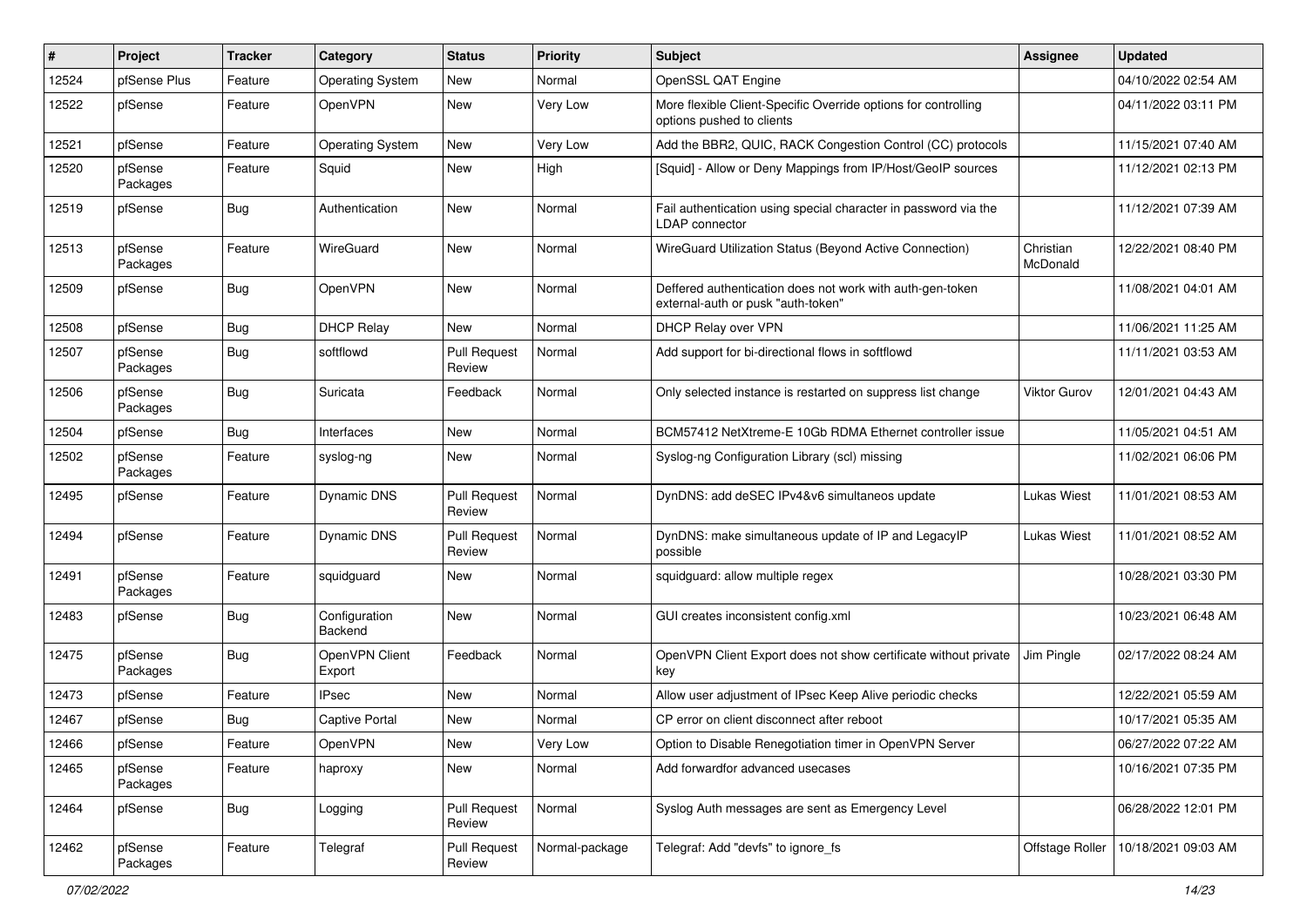| #     | Project             | <b>Tracker</b> | Category                        | <b>Status</b>                 | Priority | <b>Subject</b>                                                                                                                      | Assignee     | <b>Updated</b>      |
|-------|---------------------|----------------|---------------------------------|-------------------------------|----------|-------------------------------------------------------------------------------------------------------------------------------------|--------------|---------------------|
| 12461 | pfSense Docs        | Todo           | Hardware                        | <b>New</b>                    | Normal   | Improve macOS Serial Command Instructions                                                                                           |              | 10/15/2021 03:47 PM |
| 12459 | pfSense             | Todo           | Virtual IP Addresses            | <b>New</b>                    | Normal   | Add IP Alias subnet input validation                                                                                                |              | 10/15/2021 09:35 AM |
| 12458 | pfSense             | Feature        | Authentication                  | <b>New</b>                    | Normal   | Use "unixHomeDirectory" instead of "homeDirectory" when<br>LDAP authentication server is Active Directory                           |              | 10/15/2021 08:18 AM |
| 12457 | pfSense Docs        | Todo           | Packages                        | <b>New</b>                    | Very Low | Add UPS Configuration Recipes for apcupsd and nut UPS<br>Packages with Common Brand Units                                           |              | 10/18/2021 08:37 AM |
| 12451 | pfSense             | Bug            | Virtual IP Addresses            | New                           | Normal   | deleteVIP() does not check RFC2136 Update Source                                                                                    |              | 10/13/2021 10:06 AM |
| 12444 | pfSense<br>Packages | Bug            | ntop                            | <b>New</b>                    | Normal   | ntopng throws errors when viewing single host                                                                                       |              | 10/11/2021 12:39 PM |
| 12436 | pfSense             | Bug            | <b>PPPoE Server</b>             | <b>New</b>                    | Normal   | Pppoe server config gui does not allow setting of chap<br>authentication, and sets the network start address for allocation<br>to 0 |              | 10/21/2021 08:15 AM |
| 12431 | pfSense             | Todo           | Web Interface                   | <b>Pull Request</b><br>Review | Normal   | GUI pages should use "POST" for AJAX calls, not "GET"                                                                               | Viktor Gurov | 06/28/2022 12:01 PM |
| 12427 | pfSense<br>Packages | Todo           | haproxy                         | New                           | Normal   | ha-proxy: action order in the GUI is not keeped in the resulting<br>ha-proxy configuration                                          |              | 10/06/2021 07:02 AM |
| 12423 | pfSense<br>Packages | Bug            | pfBlockerNG                     | Feedback                      | Normal   | Dashboard shows "SQLite database missing, Force Reload<br>DNSBL to recover!"                                                        |              | 12/31/2021 01:06 PM |
| 12421 | pfSense             | <b>Bug</b>     | Rules / NAT                     | <b>New</b>                    | Normal   | IPV6 limiter bug                                                                                                                    |              | 10/02/2021 08:44 AM |
| 12414 | pfSense<br>Packages | <b>Bug</b>     | pfBlockerNG                     | Feedback                      | Normal   | DNSBL SafeSearch page displays input validation error if DoH /<br>DoT blocking is not enabled                                       |              | 12/30/2021 02:49 PM |
| 12411 | pfSense Docs        | Todo           | <b>High Availability</b>        | <b>New</b>                    | Normal   | Feedback on High Availability - pfSense XML-RPC Config Sync<br>Overview                                                             |              | 09/29/2021 10:39 AM |
| 12402 | pfSense Docs        | Todo           | Configuration                   | <b>New</b>                    | Normal   | Feedback on Configuration - Advanced Configuration Options<br>- Notifications                                                       |              | 09/24/2021 12:46 AM |
| 12401 | pfSense             | <b>Bug</b>     | <b>Traffic Graphs</b>           | <b>New</b>                    | Normal   | Traffic graphs with untagged and tagged VLAN on same<br>interface                                                                   |              | 09/23/2021 09:18 PM |
| 12400 | pfSense Docs        | Correction     | <b>NAT</b>                      | <b>New</b>                    | Normal   | NAT 1:1 documentation - multi-wan information                                                                                       |              | 03/13/2022 12:53 PM |
| 12395 | pfSense Docs        | Todo           | Packages                        | New                           | Normal   | Feedback on Packages - FRR Package - Border Gateway<br>Protocol - BGP Required Information                                          |              | 09/21/2021 04:32 PM |
| 12393 | pfSense             | <b>Bug</b>     | <b>Traffic Shaper</b><br>(ALTQ) | <b>New</b>                    | Low      | Priority of gOthersLow higher than default queues                                                                                   |              | 09/21/2021 02:48 PM |
| 12385 | pfSense             | Bug            | Virtual IP Addresses            | Pull Request<br>Review        | Normal   | deleteVIP() does not check 1:1 NAT and Outbound NAT rules                                                                           | Viktor Gurov | 06/28/2022 12:01 PM |
| 12382 | pfSense             | Regression     | OpenVPN                         | New                           | Normal   | Certificate Depth checking creates OpenVPN micro-outages<br>every time a user authenticates after 2.5.2 upgrade                     |              | 01/17/2022 04:17 AM |
| 12370 | pfSense             | Feature        | Rules / NAT                     | New                           | Low      | Add limiters to Queue column on firewall rule list                                                                                  |              | 09/14/2021 07:37 AM |
| 12369 | pfSense<br>Packages | Feature        | Mail report                     | New                           | Low      | Skip If No Content issue                                                                                                            |              | 09/14/2021 06:40 AM |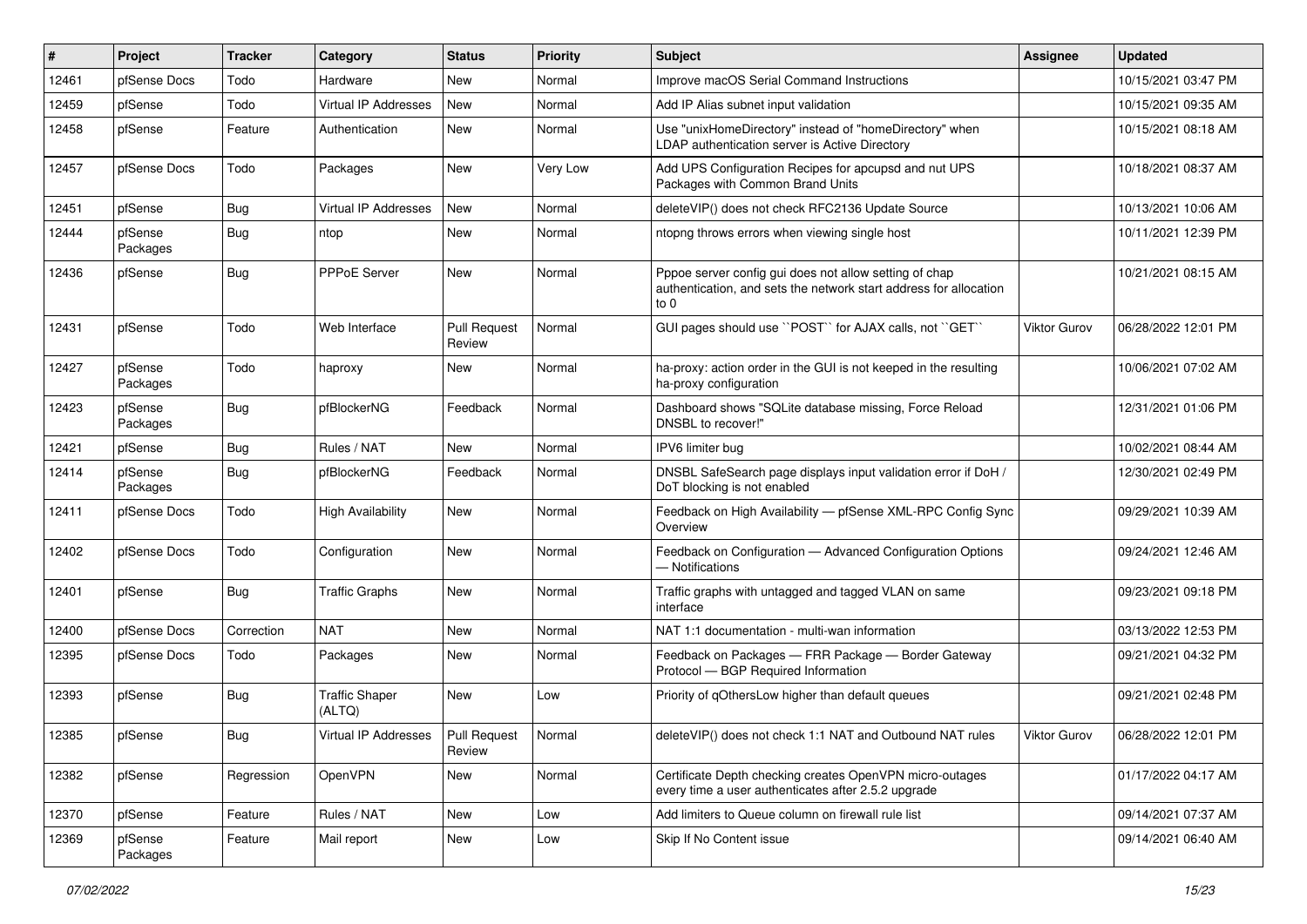| $\vert$ # | Project             | <b>Tracker</b> | Category               | <b>Status</b> | <b>Priority</b> | Subject                                                                                              | <b>Assignee</b>     | <b>Updated</b>      |
|-----------|---------------------|----------------|------------------------|---------------|-----------------|------------------------------------------------------------------------------------------------------|---------------------|---------------------|
| 12367     | pfSense             | Todo           | Installer              | New           | Normal          | ZFS: Do not show memstick disk on target list                                                        |                     | 09/13/2021 07:37 AM |
| 12358     | pfSense<br>Packages | Feature        | pfBlockerNG            | New           | Normal          | IP List Copy/Import/Export                                                                           |                     | 09/09/2021 01:56 PM |
| 12357     | pfSense             | <b>Bug</b>     | <b>Captive Portal</b>  | New           | Normal          | Captive Portal popup Logout button loads full login page in<br>popup when clicked                    |                     | 10/27/2021 12:10 PM |
| 12354     | pfSense<br>Packages | Todo           | haproxy                | Feedback      | High            | Update haproxy-devel to mitigate CVE-2021-40346                                                      | <b>Viktor Gurov</b> | 05/12/2022 08:50 AM |
| 12351     | pfSense<br>Packages | Todo           | pfBlockerNG            | Feedback      | Normal          | Remove non-functional feeds                                                                          | <b>Viktor Gurov</b> | 02/04/2022 02:29 PM |
| 12343     | pfSense             | Feature        | Diagnostics            | New           | Low             | Real time traffic monitoring                                                                         |                     | 09/06/2021 01:26 PM |
| 12338     | pfSense<br>Packages | Bug            | <b>RRD Summary</b>     | New           | Normal          | RRD Summary does not report data on 3100                                                             |                     | 04/15/2022 02:54 PM |
| 12335     | pfSense             | <b>Bug</b>     | <b>IPsec</b>           | <b>New</b>    | Normal          | IPsec DNS inefficiency                                                                               | Jim Pingle          | 06/28/2022 12:01 PM |
| 12330     | pfSense<br>Packages | Bug            | pfBlockerNG            | Feedback      | Normal          | pfBlockerNG devel creating invalid NAT rules on boot                                                 |                     | 04/21/2022 12:40 PM |
| 12329     | pfSense<br>Packages | Feature        | Avahi                  | <b>New</b>    | Normal          | Add optional floating firewall rules for IPv4 and IPv6                                               |                     | 02/09/2022 04:43 PM |
| 12322     | pfSense<br>Packages | Bug            | Suricata               | Feedback      | Normal          | Suricata creates invalid HOME_NET entries                                                            | <b>Viktor Gurov</b> | 09/10/2021 11:42 AM |
| 12308     | pfSense<br>Packages | Feature        | New Package<br>Request | New           | Normal          | Dynamicaly Update Firewall Aliases from OpenVPN LDAP<br>Group membership of the connected user       |                     | 08/27/2021 12:51 AM |
| 12300     | pfSense             | Feature        | Hardware / Drivers     | <b>New</b>    | Normal          | Add Aquantia Atlantic driver to pfsense                                                              |                     | 09/14/2021 06:49 AM |
| 12292     | pfSense<br>Packages | Feature        | Suricata               | Feedback      | Normal          | GeoIP look on the Alerts, Blocked and Files pages                                                    | <b>Viktor Gurov</b> | 08/23/2021 08:16 AM |
| 12286     | pfSense<br>Packages | Bug            | FreeRADIUS             | New           | Normal          | Add support for ntlm_auth in LDAP                                                                    |                     | 08/20/2021 08:27 AM |
| 12285     | pfSense<br>Packages | Feature        | Suricata               | In Progress   | Normal          | Add more EVE Logged Traffic protocols                                                                | Viktor Gurov        | 08/20/2021 08:22 AM |
| 12283     | pfSense             | Bug            | Authentication         | New           | Normal          | LDAP/RADIUS authentication servers configuration does not<br>allow source IP address to be specified |                     | 08/20/2021 01:15 AM |
| 12281     | pfSense<br>Packages | Feature        | Nut                    | New           | Normal          | Add support for Telegram/Pushover notifications                                                      | Viktor Gurov        | 01/24/2022 07:25 AM |
| 12278     | pfSense<br>Packages | Regression     | Zabbix                 | Feedback      | Normal          | Invalid plugin_certificates() function name                                                          | Viktor Gurov        | 08/19/2021 05:52 AM |
| 12268     | pfSense Docs        | Todo           | <b>Firewall Rules</b>  | New           | Normal          | Feedback on Firewall - Aliases                                                                       |                     | 08/17/2021 12:55 AM |
| 12264     | pfSense<br>Packages | <b>Bug</b>     | Squid                  | Feedback      | Low             | Stray <table> line in squid_monitor.php</table>                                                      | Viktor Gurov        | 12/23/2021 10:53 AM |
| 12260     | pfSense<br>Packages | Bug            | ntop                   | New           | Normal          | Update popup and version missmatch?                                                                  |                     | 01/08/2022 05:53 AM |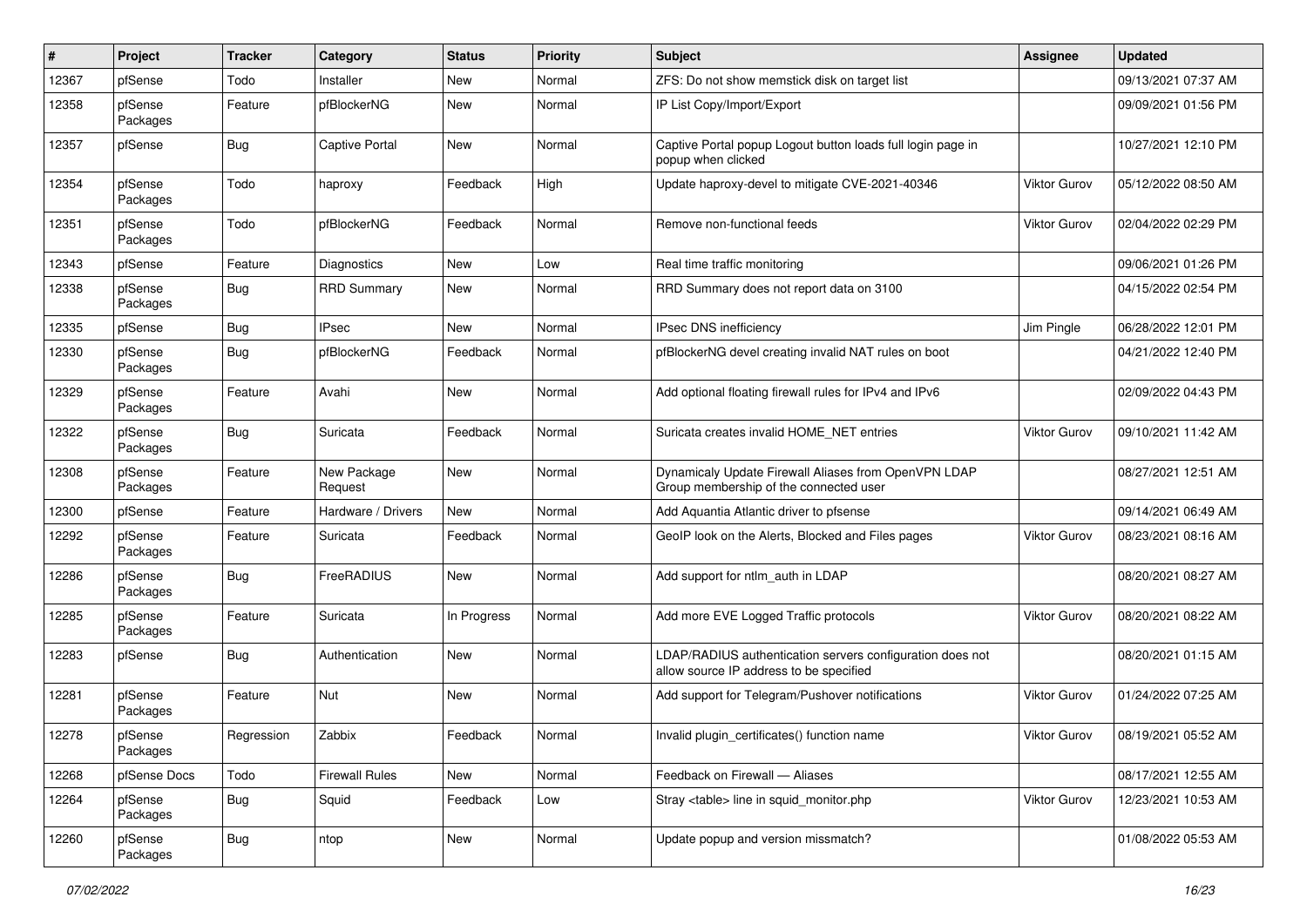| #     | Project             | <b>Tracker</b> | Category                 | <b>Status</b>                 | <b>Priority</b> | <b>Subject</b>                                                                      | <b>Assignee</b>     | <b>Updated</b>                      |
|-------|---------------------|----------------|--------------------------|-------------------------------|-----------------|-------------------------------------------------------------------------------------|---------------------|-------------------------------------|
| 12259 | pfSense             | Bug            | <b>Operating System</b>  | New                           | Normal          | Intel em NICs Suffering Performance Degradation on<br>FreeBSD12                     |                     | 02/25/2022 09:28 PM                 |
| 12258 | pfSense<br>Packages | Bug            | WireGuard                | Feedback                      | Normal          | Copy key buttons only work in HTTPS mode                                            |                     | 02/03/2022 04:57 AM                 |
| 12249 | pfSense             | <b>Bug</b>     | Backup / Restore         | New                           | Normal          | HAProxy causing failed ACB backups                                                  |                     | 11/15/2021 11:58 PM                 |
| 12248 | pfSense             | Feature        | Package System           | New                           | Low             | Package Update Availability Notification                                            |                     | 11/28/2021 10:02 AM                 |
| 12243 | pfSense             | Todo           | Package System           | New                           | Normal          | Implement ```plugin_interfaces()```                                                 |                     | 02/07/2022 03:50 AM                 |
| 12237 | pfSense Docs        | Todo           | Hardware                 | <b>New</b>                    | Normal          | Feedback on Hardware - Hardware Tuning and<br>Troubleshooting                       |                     | 08/10/2021 03:13 AM                 |
| 12225 | pfSense             | <b>Bug</b>     | Authentication           | <b>Pull Request</b><br>Review | Normal          | Group membership field is not needed for remote groups                              | <b>Viktor Gurov</b> | 06/28/2022 12:01 PM                 |
| 12215 | pfSense             | Regression     | OpenVPN                  | Feedback                      | Normal          | OpenVPN does not resync when running on a gateway group                             |                     | 12/22/2021 05:49 AM                 |
| 12214 | pfSense Docs        | Todo           | General                  | New                           | Low             | Connect to WebGui.                                                                  |                     | 08/05/2021 04:39 AM                 |
| 12206 | pfSense<br>Packages | Bug            | NET-SNMP                 | Feedback                      | Normal          | Certificate Manager page doesn't show Net-SNMP used<br>certificates                 | <b>Viktor Gurov</b> | 12/30/2021 09:40 AM                 |
| 12190 | pfSense             | Feature        | Rules / NAT              | <b>New</b>                    | Normal          | Add ability to reference ipv6 prefix in firewall rules and aliases                  |                     | 08/05/2021 01:47 PM                 |
| 12188 | pfSense<br>Packages | <b>Bug</b>     | OpenVPN Client<br>Export | New                           | Normal          | client export breaks multi remote configurations                                    |                     | 10/02/2021 05:58 PM                 |
| 12183 | pfSense             | Regression     | Interfaces               | New                           | Low             | Changing MAC address for PPP parent interface stopped<br>working                    |                     | 04/20/2022 04:16 PM                 |
| 12179 | pfSense<br>Packages | Feature        | qemu-guest-agent         | <b>New</b>                    | Normal          | QEMU package                                                                        |                     | 07/30/2021 08:02 AM                 |
| 12178 | pfSense<br>Packages | <b>Bug</b>     | WireGuard                | <b>New</b>                    | Low             | WireGuard always shows 'Configuring WireGuard<br>tunnelsdone.' message on boot      |                     | 07/30/2021 06:58 AM                 |
| 12176 | pfSense             | Todo           | Interfaces               | <b>Pull Request</b><br>Review | Normal          | Hide WireGuard interfaces on appropriate pages                                      |                     | 08/11/2021 12:52 AM                 |
| 12167 | pfSense<br>Packages | Bug            | <b>FRR</b>               | Feedback                      | Normal          | BGP TCP setkey not set if neighbor is in peer group                                 | Viktor Gurov        | 09/16/2021 09:38 AM                 |
| 12162 | pfSense Docs        | Todo           | Products                 | New                           | Normal          | Add "usb reset" as possible solution for non-booting flash drives<br>on the SG-1100 |                     | 10/07/2021 02:19 PM                 |
| 12160 | pfSense<br>Packages | Regression     | syslog-ng                | Feedback                      | High            | An invalid configuration is generated when choosing TLS as the<br>default protocol  | Jim Pingle          | 07/23/2021 03:27 PM                 |
| 12144 | pfSense             | <b>Bug</b>     | <b>Operating System</b>  | In Progress                   | Normal          | Bug in "df -t" filtering if two filesystems use the same<br>mountpoint              |                     | Mateusz Guzik   09/10/2021 10:07 AM |
| 12139 | pfSense             | Feature        | <b>DNS Forwarder</b>     | New                           | Normal          | Add support in for specifying a DNSMASQ configuration file                          |                     | 07/16/2021 09:45 PM                 |
| 12130 | pfSense<br>Packages | Bug            | Zeek                     | New                           | Normal          | Zeek fails to start                                                                 |                     | 07/15/2021 02:00 AM                 |
| 12126 | pfSense<br>Packages | Bug            | FreeRADIUS               | New                           | Normal          | freeradius3 0.15.7_31                                                               |                     | 10/11/2021 08:21 AM                 |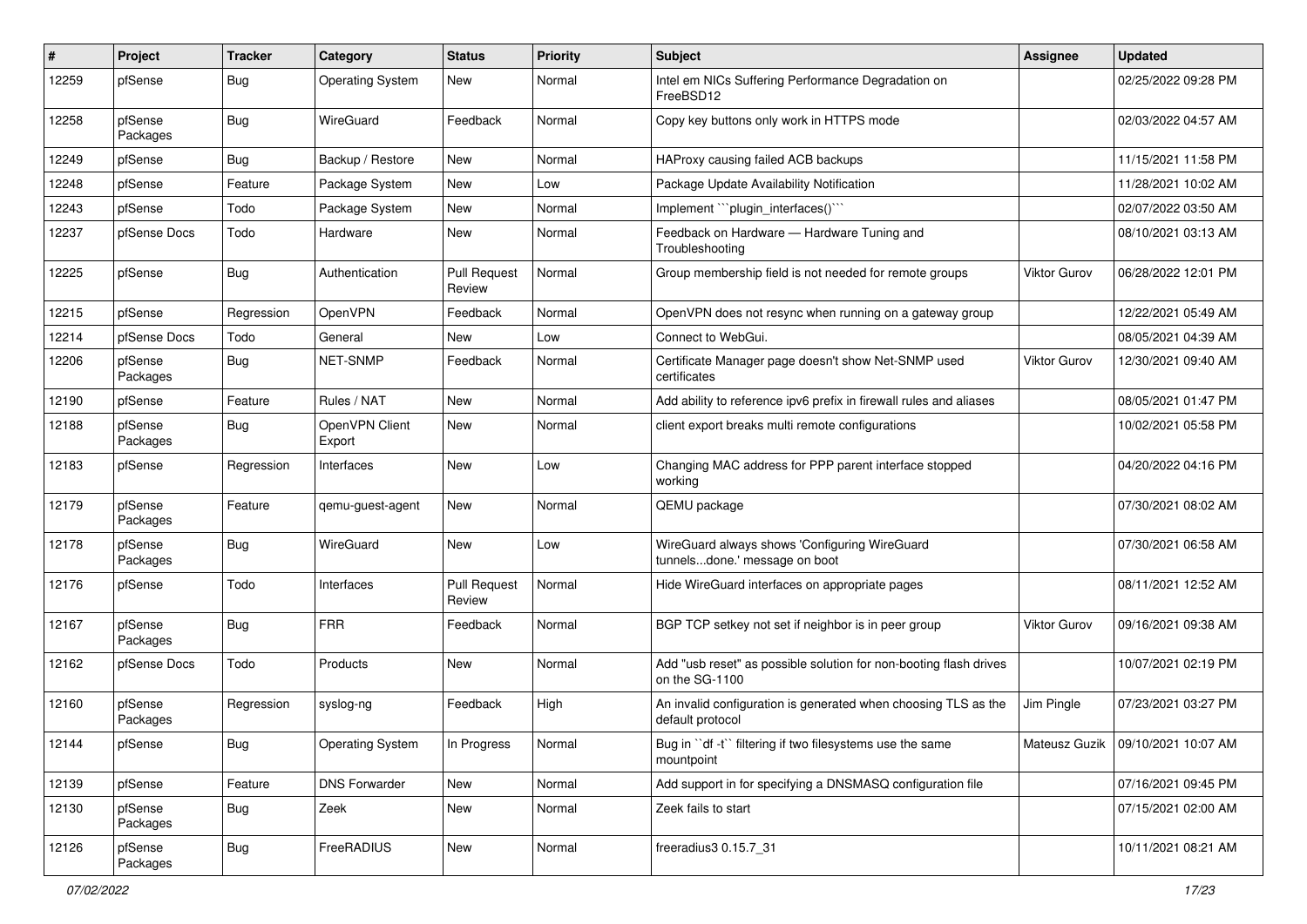| $\vert$ # | Project             | <b>Tracker</b> | Category                | <b>Status</b> | <b>Priority</b> | Subject                                                                                       | Assignee            | <b>Updated</b>      |
|-----------|---------------------|----------------|-------------------------|---------------|-----------------|-----------------------------------------------------------------------------------------------|---------------------|---------------------|
| 12122     | pfSense             | <b>Bug</b>     | Web Interface           | New           | Normal          | Perform greedy actions asychronously                                                          |                     | 07/10/2021 01:10 PM |
| 12121     | pfSense             | Feature        | OpenVPN                 | New           | Normal          | Wider "local network(s)" fields in OpenVPN server configuration                               |                     | 07/19/2021 07:37 AM |
| 12120     | pfSense             | Feature        | <b>DHCP Relay</b>       | New           | Normal          | Permit several sets of destination DHCP servers in DHCP relay                                 |                     | 07/11/2021 05:41 PM |
| 12114     | pfSense<br>Packages | <b>Bug</b>     | syslog-ng               | Feedback      | Normal          | syslog-ng only binds to the last specified interface                                          |                     | 04/21/2022 12:40 PM |
| 12101     | pfSense<br>Packages | <b>Bug</b>     | arpwatch                | Assigned      | Normal          | ArpWatch Suppression Mac for "flip-flop" not suppressing                                      | Viktor Gurov        | 10/09/2021 07:19 PM |
| 12098     | pfSense Docs        | Correction     | Configuration           | New           | Normal          | Feedback on pfSense Configuration Recipes - Accessing a<br>CPE/Modem from Inside the Firewall |                     | 07/02/2021 02:30 AM |
| 12097     | pfSense<br>Packages | Feature        | pfBlockerNG             | New           | Normal          | Add dnsbl and geoip logs to system log                                                        |                     | 07/06/2021 01:25 PM |
| 12095     | pfSense             | Bug            | Authentication          | New           | Normal          | Memory leak in pcscd                                                                          |                     | 06/01/2022 01:01 PM |
| 12091     | pfSense             | Feature        | Authentication          | New           | Normal          | RFE: Add support for sssd authentication                                                      |                     | 12/10/2021 04:55 PM |
| 12084     | pfSense<br>Packages | Bug            | <b>FRR</b>              | New           | Normal          | libfrr.so.0 error on SG-1100                                                                  |                     | 06/26/2021 08:22 AM |
| 12079     | pfSense             | Bug            | <b>IGMP Proxy</b>       | New           | Normal          | IGMPProxy: kernel panic, Sleeping thread owns a non-sleepable<br>lock                         | Mateusz Guzik       | 06/28/2022 12:01 PM |
| 12077     | pfSense             | Feature        | Gateways                | New           | Normal          | Allow stick-connections per gateway group                                                     |                     | 06/24/2021 08:45 AM |
| 12073     | pfSense<br>Packages | Bug            | <b>NET-SNMP</b>         | Feedback      | Normal          | netsnmptrapd.conf syntax is wrong                                                             |                     | 04/21/2022 12:40 PM |
| 12070     | pfSense             | Bug            | DHCP (IPv4)             | New           | Low             | <b>VLANO for WAN DHCP</b>                                                                     |                     | 12/23/2021 04:31 PM |
| 12067     | pfSense             | Bug            | DHCP (IPv4)             | New           | Very Low        | <b>DHCP Monitoring Statistics Error</b>                                                       |                     | 06/21/2021 08:39 AM |
| 12066     | pfSense             | Feature        | <b>Operating System</b> | New           | Very Low        | Include man and man pages for all core programs and packages                                  |                     | 06/21/2021 07:44 AM |
| 12063     | pfSense Docs        | Todo           | <b>Dynamic DNS</b>      | New           | Normal          | Feedback on Services - Dynamic DNS - Configuring RFC<br>2136 Dynamic DNS updates              |                     | 06/18/2021 06:24 PM |
| 12056     | pfSense             | <b>Bug</b>     | Logging                 | New           | Normal          | Filterlog says "Unknown Option %u"                                                            |                     | 06/18/2021 05:51 AM |
| 12055     | pfSense             | Feature        | Virtual IP Addresses    | Feedback      | Normal          | Option to disable XMLRPC Sync for Loopback Virtual IPs                                        |                     | 06/18/2021 09:05 AM |
| 12036     | pfSense<br>Packages | Bug            | Zabbix                  | Feedback      | Normal          | Certificate Manager page do not show Zabbix used certificates                                 | <b>Viktor Gurov</b> | 07/15/2021 11:46 AM |
| 12033     | pfSense<br>Packages | <b>Bug</b>     | pfBlockerNG             | New           | Normal          | maxmindb and _sqlite3 modules not found                                                       |                     | 10/01/2021 04:42 AM |
| 12025     | pfSense             | Todo           | Web Interface           | New           | Very Low        | Add 1:1 Validation to Notify Someone They are 1:1 NAT'ing an<br><b>Interface Address</b>      |                     | 06/11/2021 10:05 AM |
| 12013     | pfSense             | <b>Bug</b>     | Logging                 | New           | Low             | Reading log data is inefficient in certain cases                                              |                     | 06/08/2021 07:35 AM |
| 12009     | pfSense<br>Packages | <b>Bug</b>     | Zabbix                  | New           | Normal          | Zabbix Agent starts twice by /etc/rc.start packages                                           |                     | 06/08/2021 01:35 AM |
| 11997     | pfSense<br>Packages | <b>Bug</b>     | IPsec Profile Wizard    | New           | Normal          | Add Support for Android Strongswan Profiles in the Profile<br>Wizard                          | Jim Pingle          | 07/10/2021 07:51 PM |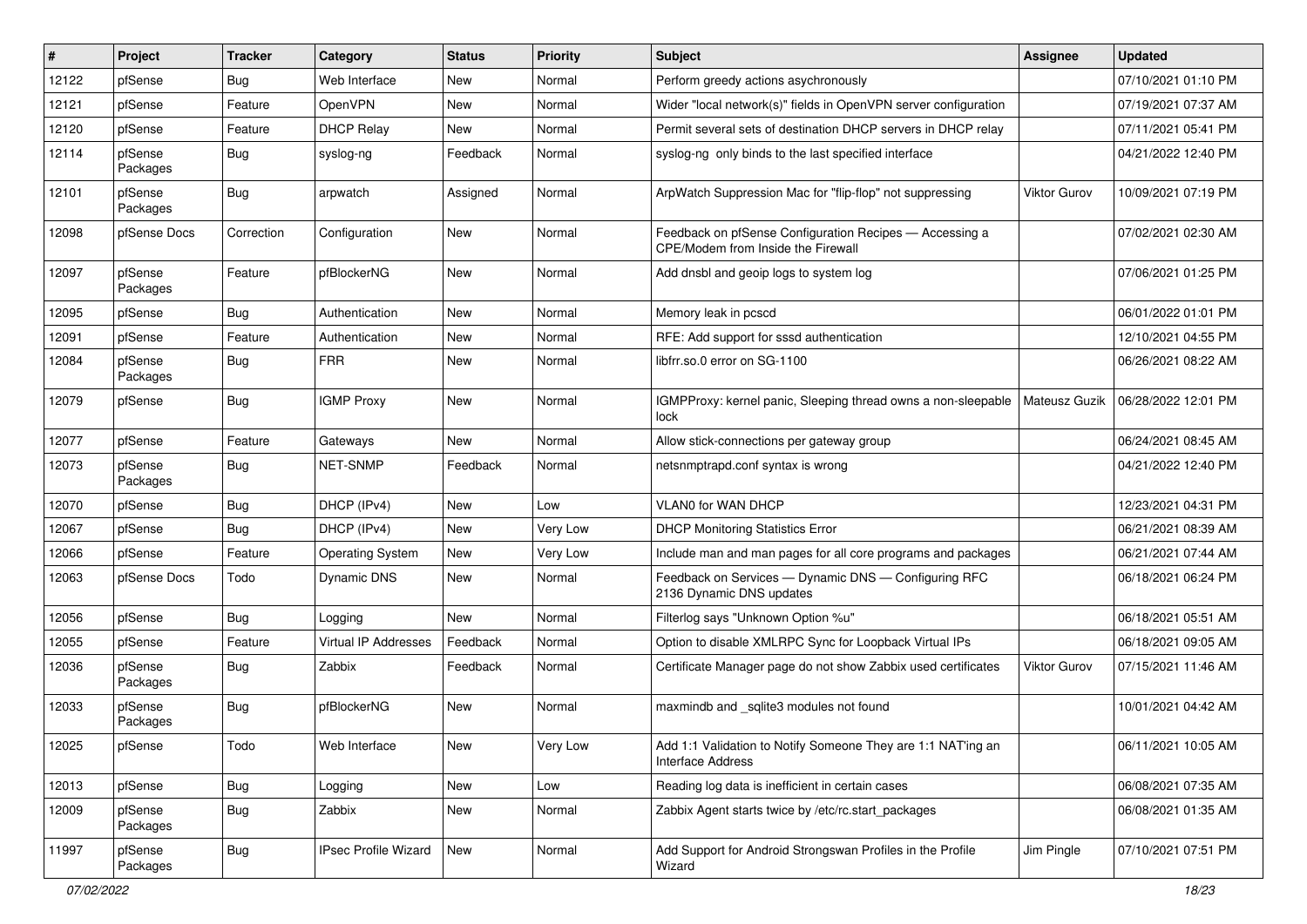| #     | Project             | <b>Tracker</b> | Category                  | <b>Status</b>                 | <b>Priority</b> | Subject                                                                                        | <b>Assignee</b>     | <b>Updated</b>      |
|-------|---------------------|----------------|---------------------------|-------------------------------|-----------------|------------------------------------------------------------------------------------------------|---------------------|---------------------|
| 11992 | pfSense             | <b>Bug</b>     | Virtual IP Addresses      | Confirmed                     | High            | GRE Tunnel - Does not work with a virtual IP as endpoint                                       |                     | 06/04/2021 01:16 AM |
| 11980 | pfSense<br>Packages | <b>Bug</b>     | FreeRADIUS                | Feedback                      | Normal          | EAP does not work with SQL backend                                                             |                     | 07/21/2021 07:24 AM |
| 11974 | pfSense             | Feature        | <b>XMLRPC</b>             | <b>New</b>                    | Normal          | XMLRPC synchronization for igmmproxy settings                                                  |                     | 05/29/2021 03:58 PM |
| 11970 | pfSense<br>Packages | <b>Bug</b>     | Coreboot                  | New                           | Normal          | Netgate Firmware Upgrade Doesn't Work on XG-2758                                               |                     | 04/21/2022 12:39 PM |
| 11963 | pfSense<br>Packages | Feature        | <b>FRR</b>                | New                           | Normal          | Dynamically change OSPF interface costs on selected interfaces<br>on CARP event                |                     | 05/26/2021 04:13 AM |
| 11961 | pfSense<br>Packages | <b>Bug</b>     | <b>FRR</b>                | Feedback                      | Normal          | FRR OSPF add unwanted area 0 authentication to router ospf                                     | <b>Viktor Gurov</b> | 09/16/2021 10:25 PM |
| 11960 | pfSense             | Bug            | <b>Gateway Monitoring</b> | Feedback                      | Normal          | Gateway Monitoring Traffic Goes Out Default Gateway                                            |                     | 12/20/2021 05:43 AM |
| 11956 | pfSense             | Feature        | Web Interface             | New                           | Normal          | "add" button in the top of pages with many user-added items                                    |                     | 07/10/2021 01:01 PM |
| 11954 | pfSense             | Feature        | <b>IGMP Proxy</b>         | <b>New</b>                    | Normal          | <b>Multicast limits</b>                                                                        |                     | 05/25/2021 12:36 AM |
| 11953 | pfSense             | <b>Bug</b>     | <b>IGMP Proxy</b>         | New                           | Normal          | XG-1541 crashes when igmpproxy is enabled and network<br>interfaces status change              |                     | 05/24/2021 04:55 PM |
| 11944 | pfSense Docs        | Todo           | Packages                  | New                           | Normal          | Feedback on Packages - FRR Package - Bidirectional<br><b>Forwarding Detection</b>              |                     | 05/21/2021 12:57 AM |
| 11937 | pfSense<br>Packages | Bug            | haproxy                   | Feedback                      | Normal          | HAproxy "Use Client-IP" option breaks Captive Portal                                           | <b>Viktor Gurov</b> | 06/22/2021 08:48 AM |
| 11936 | pfSense<br>Packages | <b>Bug</b>     | <b>FRR</b>                | Incomplete                    | High            | FRR does not connect BGP when using password                                                   |                     | 05/19/2021 08:12 AM |
| 11931 | pfSense<br>Packages | Feature        | <b>ACME</b>               | <b>New</b>                    | Normal          | Add support for validating a domain's ownership via Google<br>Cloud Cloud DNS                  |                     | 02/15/2022 03:18 AM |
| 11927 | pfSense             | Feature        | DHCP (IPv4)               | Feedback                      | Normal          | Allow DHCP not to serve a gateway - small fix                                                  |                     | 01/03/2022 04:17 PM |
| 11925 | pfSense             | Bug            | OpenVPN                   | New                           | Normal          | Calling-Station-Id always set to WAN IP                                                        |                     | 05/14/2021 09:27 AM |
| 11921 | pfSense             | Feature        | <b>DNS Resolver</b>       | New                           | Very Low        | Feature Request: Compile unbound with EDNS Client Subnet<br>(ECS) module (--enable-subnet)     |                     | 05/14/2021 07:29 AM |
| 11920 | pfSense Plus        | Feature        | Authentication            | New                           | Normal          | SAML Authentication for pfSense (VPN and webConfigurator)                                      |                     | 05/14/2021 12:56 AM |
| 11898 | pfSense<br>Packages | <b>Bug</b>     | apcupsd                   | New                           | Normal          | PHP error from apcupsd dashboard widget                                                        |                     | 05/07/2021 09:12 AM |
| 11890 | pfSense<br>Packages | Feature        | New Package<br>Request    | <b>New</b>                    | Normal          | Browser-based "clientless" VPN                                                                 |                     | 05/05/2021 07:26 AM |
| 11879 | pfSense<br>Packages | Feature        | <b>ACME</b>               | Feedback                      | Normal          | Add support for SSL.com ACME server                                                            | Jim Pingle          | 03/02/2022 02:03 PM |
| 11877 | pfSense             | Bug            | Web Interface             | <b>Pull Request</b><br>Review | Very Low        | Labels and description dissapear in firewall_schedule_edit.php                                 | <b>Viktor Gurov</b> | 06/28/2022 12:01 PM |
| 11876 | pfSense             | Feature        | Hardware / Drivers        | New                           | Normal          | OpenSSL does not use QAT acceleration on pfSense Plus<br>21.02-RELEASE-p1 or 21.05-DEVELOPMENT |                     | 05/03/2021 08:02 AM |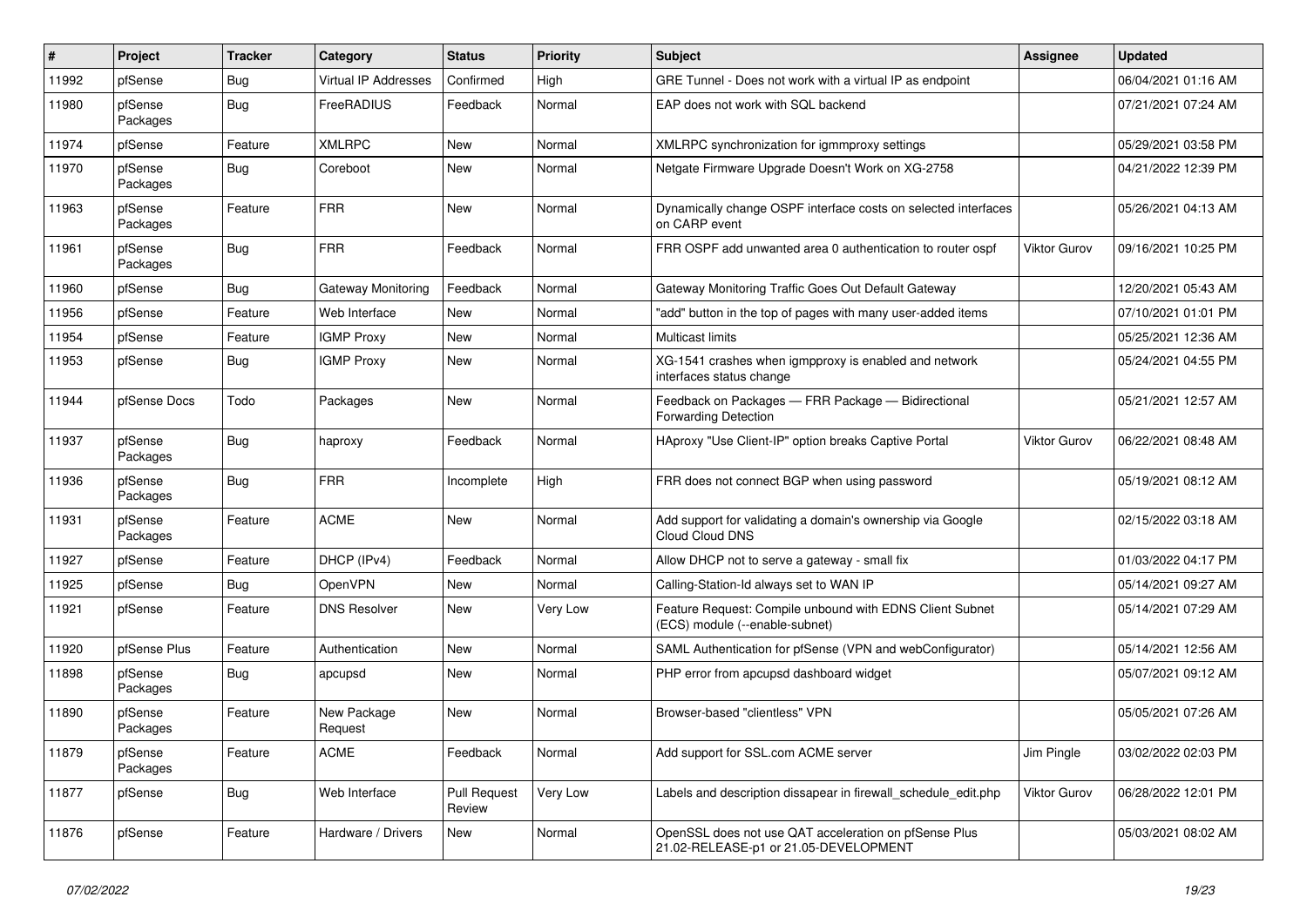| #     | Project             | <b>Tracker</b> | Category                     | <b>Status</b> | <b>Priority</b> | Subject                                                                                                  | Assignee            | <b>Updated</b>      |
|-------|---------------------|----------------|------------------------------|---------------|-----------------|----------------------------------------------------------------------------------------------------------|---------------------|---------------------|
| 11872 | pfSense             | <b>Bug</b>     | Interfaces                   | New           | Normal          | gif interfaces reporting incorrect traffic counters                                                      |                     | 12/30/2021 04:00 AM |
| 11871 | pfSense Docs        | Correction     | Products                     | <b>New</b>    | Normal          | SG-2100 must be manually power cycled after installation                                                 |                     | 10/07/2021 02:19 PM |
| 11856 | pfSense             | Feature        | <b>Diagnostics</b>           | New           | Normal          | Replace/add Alias or DNS names for known LAN addresses in<br>the State table                             |                     | 04/27/2021 08:01 AM |
| 11848 | pfSense<br>Packages | <b>Bug</b>     | Squid                        | <b>New</b>    | Normal          | Issue with squid cache download speed                                                                    |                     | 04/23/2021 09:30 PM |
| 11847 | pfSense<br>Packages | <b>Bug</b>     | <b>FRR</b>                   | Feedback      | Normal          | Filters not applied to PEER Groups                                                                       | <b>Viktor Gurov</b> | 07/30/2021 07:45 PM |
| 11841 | pfSense<br>Packages | <b>Bug</b>     | <b>FRR</b>                   | <b>New</b>    | Normal          | FRR access lists default bahavior changed to permit by default                                           |                     | 04/22/2021 09:52 AM |
| 11837 | pfSense<br>Packages | Feature        | <b>FRR</b>                   | New           | Low             | Increase field length of FRR Networks in Access Lists and Prefix<br>Lists                                |                     | 04/22/2021 07:10 AM |
| 11836 | pfSense<br>Packages | Bug            | <b>FRR</b>                   | Assigned      | Normal          | FRR ACCEPTFILTER unstable                                                                                | <b>Viktor Gurov</b> | 02/14/2022 07:20 AM |
| 11835 | pfSense<br>Packages | <b>Bug</b>     | <b>FRR</b>                   | <b>New</b>    | Normal          | FRR OSPF redistributed connected routes disappearing                                                     |                     | 04/22/2021 07:11 AM |
| 11827 | pfSense<br>Packages | Feature        | <b>ACME</b>                  | <b>New</b>    | Normal          | Please include acme deploy folder/scripts                                                                |                     | 03/06/2022 04:31 AM |
| 11826 | pfSense<br>Packages | Feature        | <b>ACME</b>                  | <b>New</b>    | Normal          | Preserve acme SAN Method parameters for new cert creations                                               |                     | 04/20/2021 02:02 PM |
| 11823 | pfSense<br>Packages | Feature        | <b>FRR</b>                   | <b>New</b>    | Normal          | Route handling enhancements                                                                              |                     | 04/19/2021 06:23 PM |
| 11802 | pfSense<br>Packages | <b>Bug</b>     | FreeRADIUS                   | New           | Normal          | FreeRADIUS sync                                                                                          |                     | 05/10/2021 04:18 AM |
| 11797 | pfSense<br>Packages | <b>Bug</b>     | <b>Status Traffic Totals</b> | New           | Normal          | Traffic Totals lost upon reboot when using a ramdisk for /var and<br>/tmp                                | John Cornwell       | 04/10/2021 06:27 PM |
| 11786 | pfSense             | <b>Bug</b>     | <b>Services</b>              | New           | Normal          | SSH incomplete setup and startup fail while recovering XML<br>backup in a fresh install of pfSense 2.5.0 |                     | 04/17/2021 01:36 PM |
| 11784 | pfSense<br>Packages | Feature        | squidguard                   | New           | Normal          | squidguard auto update blacklist option                                                                  |                     | 04/06/2021 01:53 AM |
| 11780 | pfSense<br>Packages | Bug            | Suricata                     | New           | Very High       | Suricata package fails to prune suricata.log                                                             |                     | 08/06/2021 07:18 AM |
| 11778 | pfSense             | Bug            | <b>OpenVPN</b>               | New           | Normal          | OpenVPN uses 100% CPU after experiencing packet loss                                                     |                     | 02/28/2022 07:38 AM |
| 11777 | pfSense<br>Packages | <b>Bug</b>     | Unbound                      | New           | Very Low        | Input validation prevents DNS Resolver from being disabled                                               |                     | 04/05/2021 05:51 PM |
| 11772 | pfSense Plus        | Feature        | Multi-WAN                    | New           | Normal          | Layer 2 Tunnel Bonding Capability                                                                        |                     | 06/05/2021 03:27 PM |
| 11770 | pfSense Plus        | <b>Bug</b>     | Hardware / Drivers           | New           | Normal          | Pantech UML295 USB Modem No Longer Functional                                                            |                     | 04/01/2021 11:28 AM |
| 11763 | pfSense<br>Packages | <b>Bug</b>     | Status_Monitoring            | New           | Normal          | Traffic graphs refresh issue                                                                             |                     | 05/03/2021 09:44 AM |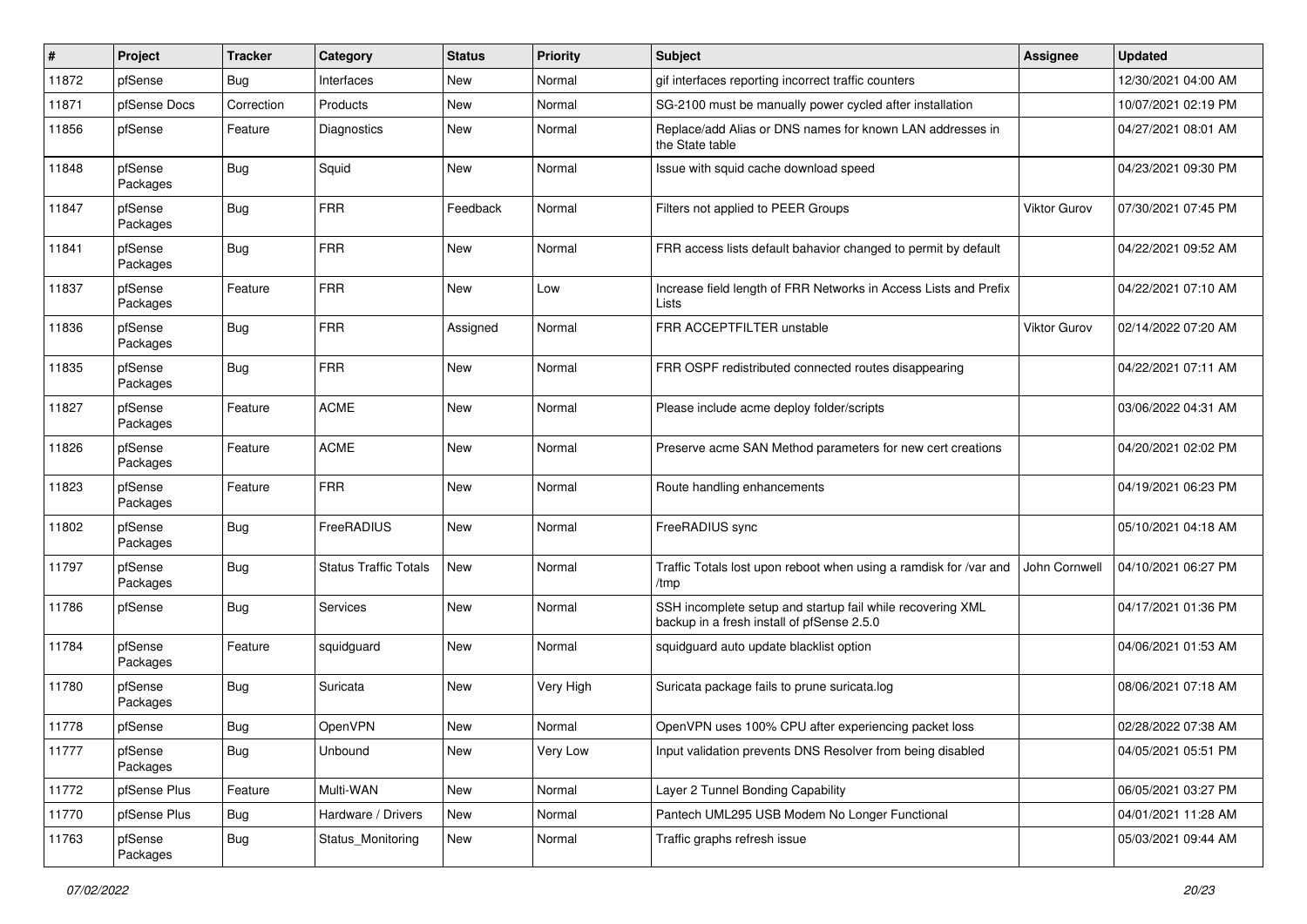| #     | Project             | <b>Tracker</b>     | Category                 | <b>Status</b> | <b>Priority</b> | <b>Subject</b>                                                                                          | Assignee            | <b>Updated</b>      |
|-------|---------------------|--------------------|--------------------------|---------------|-----------------|---------------------------------------------------------------------------------------------------------|---------------------|---------------------|
| 11761 | pfSense             | <b>Bug</b>         | L <sub>2</sub> TP        | New           | Normal          | L2TP/IPsec VPN : PPP LCP negotiation occurs before user<br>authentication                               |                     | 03/31/2021 04:52 AM |
| 11759 | pfSense             | Bug                | Dashboard                | New           | Normal          | Traffic graphs on dashboard double upload on pppoe links                                                |                     | 12/30/2021 04:00 AM |
| 11757 | pfSense             | Feature            | <b>XMLRPC</b>            | <b>New</b>    | Normal          | Allow XMLRPC sync to bypass default auth server in favor of<br>local database                           |                     | 03/30/2021 03:18 PM |
| 11756 | pfSense<br>Packages | <b>Bug</b>         | haproxy                  | Feedback      | Normal          | HaProxy does not transfer backend states during reload                                                  | <b>Viktor Gurov</b> | 07/14/2021 01:21 PM |
| 11749 | pfSense<br>Packages | Feature            | pfBlockerNG              | <b>New</b>    | Normal          | Option to disable NAT rule creation                                                                     |                     | 04/06/2021 11:45 PM |
| 11746 | pfSense<br>Packages | <b>Bug</b>         | FreeRADIUS               | Feedback      | Normal          | Second LDAP server configuration misses the ipaNThash control   Viktor Gurov<br>attribute               |                     | 07/14/2021 01:44 PM |
| 11742 | pfSense<br>Packages | <b>Bug</b>         | Suricata                 | New           | Normal          | Blocking / Unblocking is not working correctly.                                                         |                     | 09/01/2021 11:08 AM |
| 11739 | pfSense Docs        | New Content        | <b>High Availability</b> | New           | Normal          | Manual Outbound NAT rules in HA setup                                                                   |                     | 07/09/2021 08:26 AM |
| 11738 | pfSense<br>Packages | Regression         | squidguard               | Feedback      | Normal          | SquidGuard 1.16.18_17 Not Filtering Blacklist No-Transparent<br>Mode                                    | <b>Viktor Gurov</b> | 12/21/2021 05:48 AM |
| 11732 | pfSense Plus        | Feature            | Hardware / Drivers       | New           | Normal          | Add VXLAN Support to pfSense Plus                                                                       |                     | 03/15/2022 02:35 AM |
| 11731 | pfSense             | Bug                | Hardware / Drivers       | <b>New</b>    | Normal          | Missing support for Realtek USB NICs                                                                    |                     | 03/30/2021 04:32 AM |
| 11730 | pfSense             | <b>Bug</b>         | Web Interface            | <b>New</b>    | Normal          | Improve visibility of option selections in dark themes                                                  |                     | 03/25/2021 09:38 PM |
| 11724 | pfSense             | <b>Bug</b>         | Package System           | New           | Normal          | Packages unexpectedly removed when changing update<br>branches                                          |                     | 03/29/2021 08:09 AM |
| 11717 | pfSense             | <b>Bug</b>         | Rules / NAT              | New           | Normal          | Incorrect port forwarding rules if Destination port alias is not<br>equal to Redirect target port alias |                     | 03/22/2021 06:06 AM |
| 11715 | pfSense             | <b>Bug</b>         | OpenVPN                  | <b>New</b>    | Normal          | OpenVPN MTU                                                                                             |                     | 03/22/2021 01:35 AM |
| 11714 | pfSense Docs        | <b>New Content</b> | <b>High Availability</b> | <b>New</b>    | Normal          | Feedback on Troubleshooting - Troubleshooting High<br>Availability DHCP Failover                        |                     | 03/21/2021 05:58 PM |
| 11703 | pfSense<br>Packages | Feature            | <b>FRR</b>               | <b>New</b>    | Normal          | add Krill and Routinator support BGP RPKI                                                               |                     | 03/18/2021 07:47 PM |
| 11693 | pfSense<br>Packages | <b>Bug</b>         | <b>FRR</b>               | Feedback      | Normal          | IPv6 static routing fails                                                                               | Viktor Gurov        | 04/26/2022 08:50 AM |
| 11681 | pfSense<br>Packages | <b>Bug</b>         | <b>FRR</b>               | Feedback      | Normal          | FRR generates invalid BFD configuration after removing<br>interfaces                                    | <b>Viktor Gurov</b> | 07/14/2021 04:40 PM |
| 11666 | pfSense             | <b>Bug</b>         | Logging                  | New           | Normal          | GUI Firewall log search not parsing filter.log beyond hard coded<br>limit                               |                     | 03/12/2021 11:38 AM |
| 11657 | pfSense             | <b>Bug</b>         | Interfaces               | New           | Normal          | netmap_ring_reinit error                                                                                |                     | 03/18/2021 10:32 PM |
| 11650 | pfSense<br>Packages | <b>Bug</b>         | <b>FRR</b>               | New           | Very Low        | FRR configuration broken on restore of manually edited FRR<br>config sections                           |                     | 03/10/2021 08:50 AM |
| 11648 | pfSense Docs        | Todo               | Packages                 | New           | Normal          | Feedback on Packages - AWS VPC Wizard - pfSense Plus<br><b>Configuration Details</b>                    |                     | 03/10/2021 06:30 AM |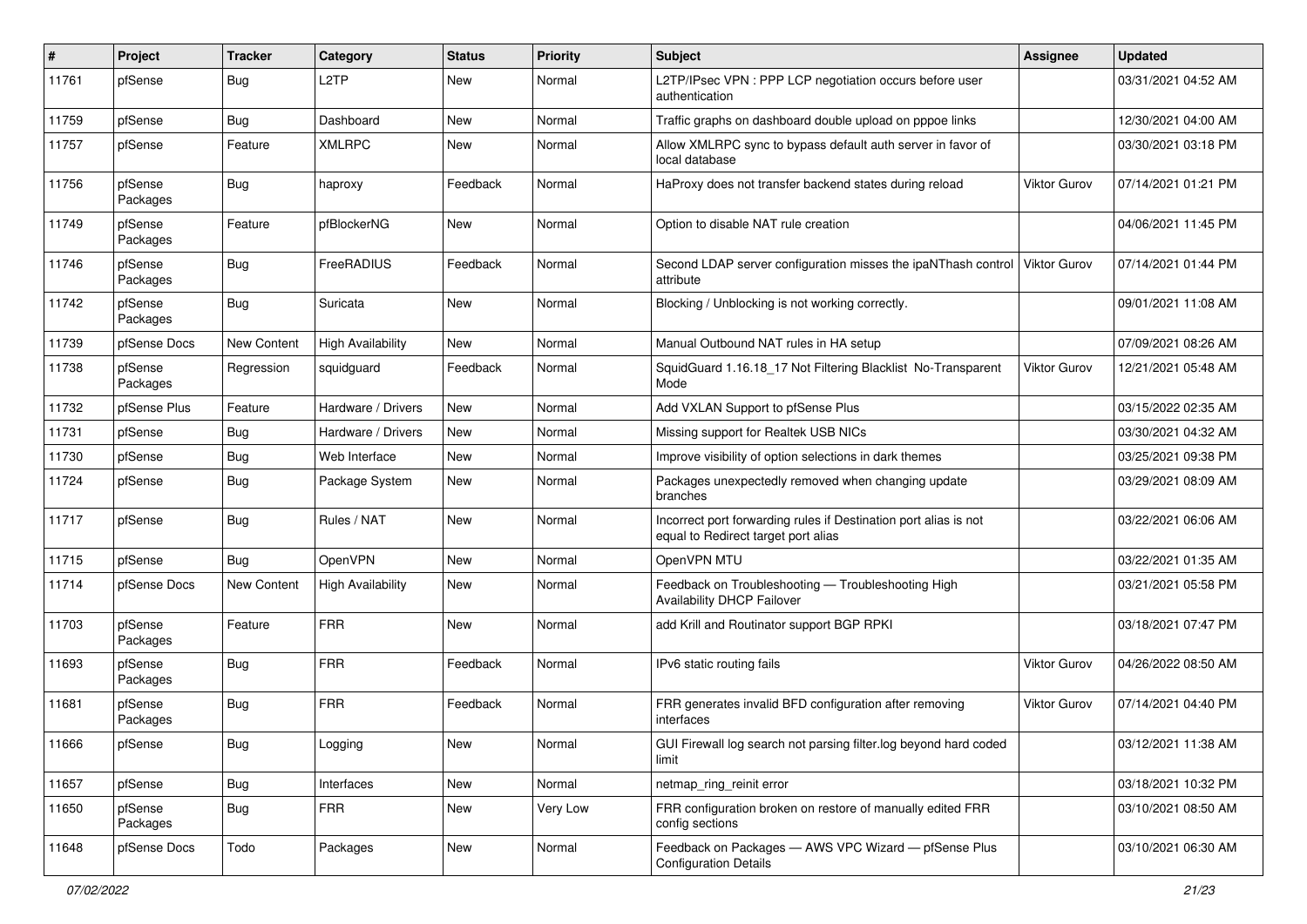| $\vert$ # | Project             | <b>Tracker</b> | Category               | <b>Status</b>                 | <b>Priority</b> | <b>Subject</b>                                                                                                                                                                                  | <b>Assignee</b>     | <b>Updated</b>      |
|-----------|---------------------|----------------|------------------------|-------------------------------|-----------------|-------------------------------------------------------------------------------------------------------------------------------------------------------------------------------------------------|---------------------|---------------------|
| 11641     | pfSense             | <b>Bug</b>     | Interfaces             | <b>New</b>                    | Normal          | On xn based interfaces without the VLANMTU flag the first VLAN<br>tag defined does not follow the parent interface MTU settings. All<br>subsequent VLAN tags follow the parent interface's MTU. |                     | 03/09/2021 06:42 PM |
| 11634     | pfSense<br>Packages | Regression     | <b>BIND</b>            | <b>New</b>                    | Normal          | bind hangs when pfsense is reconnecting as an openypn client<br>to a TUN openypn server                                                                                                         |                     | 03/14/2021 07:23 AM |
| 11626     | pfSense Plus        | Bug            | Authentication         | New                           | Normal          | Google LDAP connection failed due to lack of SNI for TLS 1.3                                                                                                                                    | Luiz Souza          | 06/27/2022 07:23 AM |
| 11625     | pfSense             | Feature        | OpenVPN                | <b>New</b>                    | Normal          | Cisco-AVPair aliases support                                                                                                                                                                    |                     | 03/05/2021 12:35 AM |
| 11622     | pfSense Docs        | Todo           | <b>IPsec</b>           | New                           | Normal          | Update pfSense VPC VPN Configuration Wizard docs                                                                                                                                                |                     | 03/04/2021 09:36 AM |
| 11619     | pfSense             | <b>Bug</b>     | Upgrade                | <b>New</b>                    | Normal          | Unable to upgrade 2.4.4-p3 to 2.5/21.02-p1                                                                                                                                                      |                     | 08/15/2021 10:00 AM |
| 11610     | pfSense<br>Packages | <b>Bug</b>     | <b>NET-SNMP</b>        | <b>New</b>                    | Normal          | NET-SNMP is not setting the correct permissions on AgentX                                                                                                                                       |                     | 06/28/2021 07:54 AM |
| 11608     | pfSense Docs        | New Content    | Products               | <b>New</b>                    | Normal          | Interfaces order of XG-7100 Quad-Port 10GbE Fiber SFP+<br><b>Installation Kit</b>                                                                                                               |                     | 03/03/2021 07:14 AM |
| 11604     | pfSense             | Feature        | WireGuard              | <b>New</b>                    | Normal          | WireGuard Dynamic Listen Port Randomization                                                                                                                                                     |                     | 03/19/2021 10:59 AM |
| 11592     | pfSense<br>Packages | Bug            | node exporter          | New                           | Normal          | Node exporter can not read system statistics                                                                                                                                                    |                     | 10/15/2021 09:37 PM |
| 11589     | pfSense             | Feature        | <b>Traffic Graphs</b>  | <b>Pull Request</b><br>Review | Low             | Fix iftop experimental traffic fetcher, unify and improve output<br>style                                                                                                                       |                     | 03/03/2021 03:30 PM |
| 11588     | pfSense             | Feature        | WireGuard              | <b>New</b>                    | Low             | Automatically suggest next IP address in Wireguard interface<br>subnet when creating a peer                                                                                                     |                     | 12/22/2021 03:35 AM |
| 11579     | pfSense<br>Packages | Feature        | Snort                  | <b>New</b>                    | Normal          | Snort alerts or blocks trigger notifications                                                                                                                                                    |                     | 03/01/2021 03:26 AM |
| 11573     | pfSense<br>Packages | Feature        | New Package<br>Request | New                           | Normal          | <b>Custom Commands</b>                                                                                                                                                                          |                     | 03/16/2021 07:28 PM |
| 11572     | pfSense<br>Packages | Bug            | pfBlockerNG            | New                           | High            | Auto created firewall rules have IPv4 as protocol only - even for<br>IPv6 lists.                                                                                                                |                     | 06/25/2022 10:59 AM |
| 11570     | pfSense             | Regression     | Gateways               | <b>Pull Request</b><br>Review | Normal          | Gateway monitoring services is not always restarted on interface<br>events, which may prevent a WAN from recovering back to an<br>online state                                                  | <b>Viktor Gurov</b> | 06/28/2022 12:01 PM |
| 11567     | pfSense<br>Packages | Feature        | Mail report            | <b>New</b>                    | Normal          | Email report add a note filed request                                                                                                                                                           |                     | 02/27/2021 03:44 PM |
| 11566     | pfSense             | Bug            | Web Interface          | New                           | Low             | Firewall Maximum Table Entries "default size" is whatever is<br>entered                                                                                                                         |                     | 02/27/2021 10:01 AM |
| 11563     | pfSense<br>Packages | <b>Bug</b>     | <b>BIND</b>            | <b>New</b>                    | High            | BIND GUI writes TXT records > 255 characters                                                                                                                                                    |                     | 02/27/2021 07:11 AM |
| 11556     | pfSense             | Bug            | Rules / NAT            | <b>New</b>                    | Normal          | Kill all states associated with a NAT address                                                                                                                                                   |                     | 03/19/2021 10:29 AM |
| 11548     | pfSense             | <b>Bug</b>     | Rules / NAT            | <b>New</b>                    | Normal          | "rule expands to no valid combination" error from port forward<br>automatic rule mixing IPv4 and IPv6 elements                                                                                  |                     | 02/27/2021 03:18 PM |